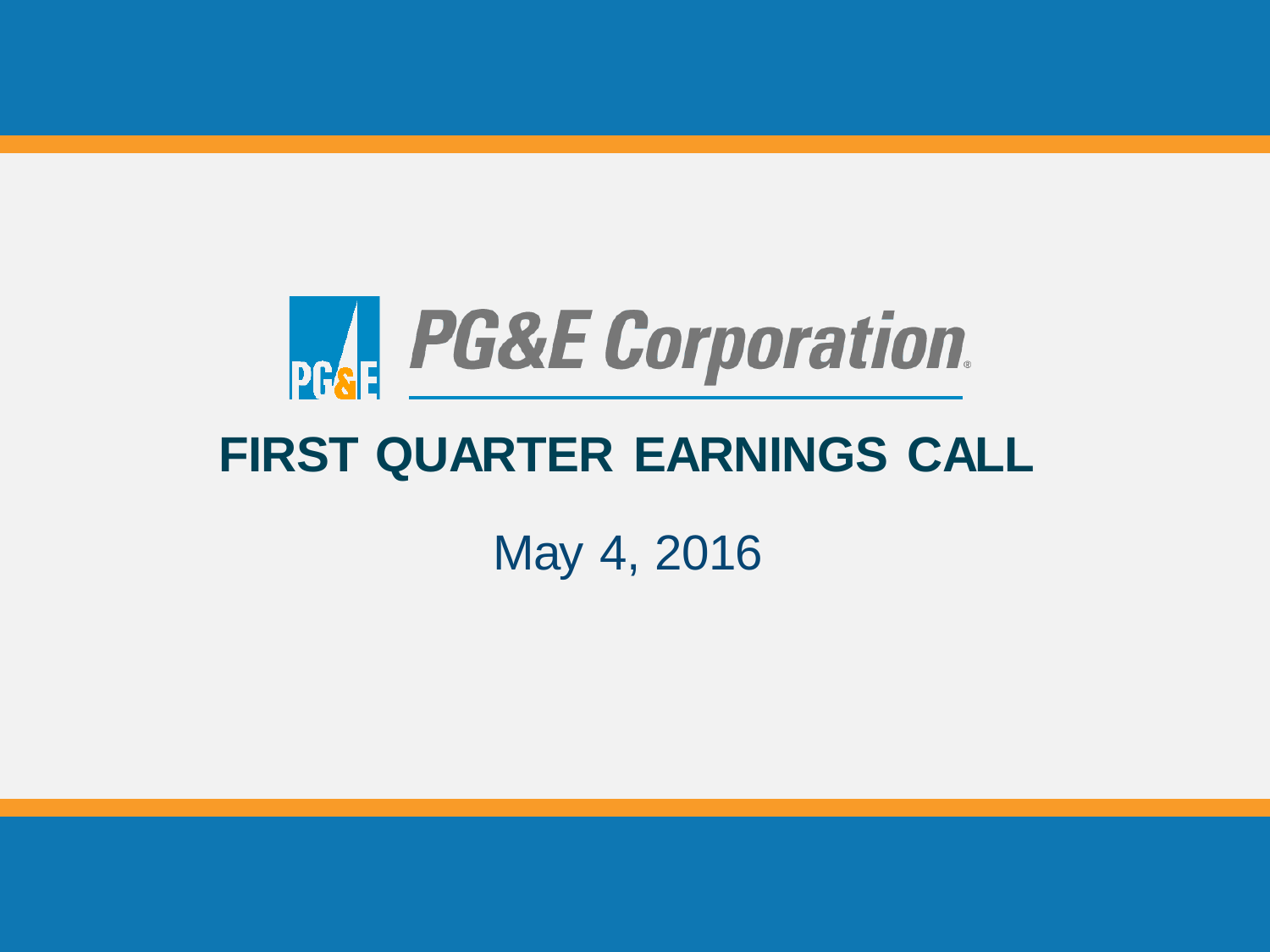

## **Safe Harbor Statements**

This slide presentation contains forecasts and estimates of PG&E Corporation's 2016 financial results and equity issuances, capital expenditures to be made by PG&E Corporation's subsidiary, Pacific Gas and Electric Company (Utility), through 2019, the Utility's rate base through 2019 and general earnings sensitivities. These forecasts, estimates and the underlying assumptions, including but not limited to those relating to future costs, authorized revenues, the scope and timing of capital projects, and equity issuances, constitute forw ard-looking statements that are necessarily subject to various risks and uncertainties and actual results may differ materially. PG&E Corporation and the Utility are not able to predict all the factors that may affect future results. Factors that could cause actual results to differ materially include, but are not limited to:

- the timing and outcomes of the Utility's pending regulatory proceedings, including the 2015 Gas Transmission & Storage (GT&S) rate case, the 2017 General Rate Case, the Transmission Ow ner rate cases, the rehearing of CPUC decisions approving the 2006-2008 energy efficiency aw ards, the development of EV infrastructure, and other ratemaking and regulatory proceedings;
- the timing and amount of fines, penalties, and remedial costs that the Utility may incur in connection w ith the federal criminal prosecution of the Utility, the CPUC investigation of the Utility's natural gas distribution record-keeping practices, the SED's enforcement matters relating to the Utility's compliance w ith natural gas-related law s and regulations, and other investigations that have been or may be commenced relating to the Utility's compliance w ith natural gas-related law s and regulations;
- the timing and outcome of (i) the CPUC's investigation of communications betw een the Utility and the CPUC that may have violated the CPUC's rules regarding ex parte communications or are otherw ise alleged to be improper, and (ii) the U.S. Attorney's Office in San Francisco and the California Attorney General's office investigations in connection w ith communications betw een the Utility's personnel and CPUC officials, and w hether such matters negatively affect the final decisions to be issued in the 2015 GT&S rate case or other ratemaking proceedings;
- the outcome of the Butte fire litigation, and w hether the Utility's insurance is sufficient to cover the Utility's liability resulting therefrom, or if insurance is otherw ise available; and w hether additional investigations and proceedings w ill be opened;
- the Utility's ability to control its costs w ithin the authorized levels of spending and the extent to w hich the Utility incurs unrecoverable costs that are higher than the forecasts of such costs;
- changes in cost forecasts or the scope and timing of planned w ork resulting from changes in customer demand for electricity and natural gas or other reasons;
- the impact that reductions in customer demand for electricity and natural gas have on the Utility's ability to make investments and recover its costs through rates and earn its authorized return on equity, and w hether the Utility's is successful in addressing the impact of growing distributed and renew able generation resources and changing customer demand for natural gas and electric services;
- the amount and timing of charges reflecting probable liabilities for third-party claims and the extent to w hich costs incurred in connection w ith third-party claims or litigation can be recovered through insurance, rates, or from other third parties;
- the ability of PG&E Corporation and the Utility to access capital markets and other sources of debt and equity financing in a timely manner on acceptable terms, and the amount and timing of additional common stock and debt issuances by PG&E Corporation;
- changes in estimated environmental remediation costs, including costs associated w ith the Utility's natural gas compressor sites;
- the outcome of federal or state tax audits and the impact of any changes in federal or state tax law s, policies, regulations, or their interpretation;
- the impact of changes in GAA P, standards, rules, or policies, including those related to regulatory accounting, and the impact of changes in their interpretation or application; and
- the other factors disclosed in PG&E Corporation's and the Utility's joint Annual Report on Form 10-K for the year ended December 31, 2015 and its quarterly report on Form 10-Q for the quarter ended March 31, 2016.

Securities and Exchange Commission on May 4, 2016 and, along with the replay of the conference call, is also available on PG&E Corporation's website at  $2$ This presentation is not complete without the accompanying statements made by management during the webcast conference call held on May 4, 2016. This presentation, including Appendices, and the accompanying press release were attached to PG&E Corporation's Current Report on Form 8-K that was furnished to the *www.pgecorp.com.*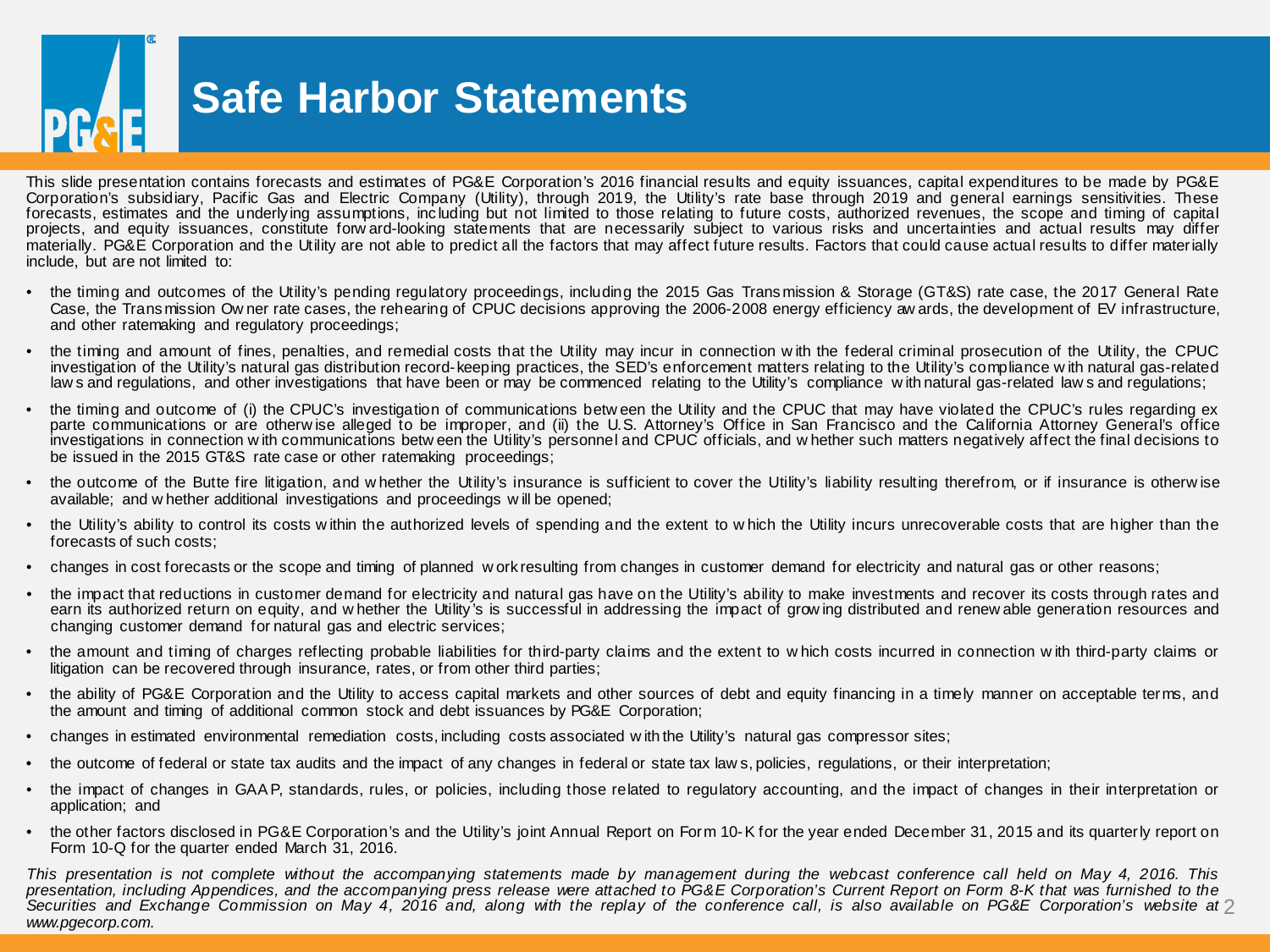

## **Position PG&E for a Clean Energy Economy**

- Grid of Things™
- Greenhouse gas reduction policy
- Updated rate structures

## **Deliver on Customer Expectations**

- Unwavering safety focus
- Community and stakeholder engagement
- Affordable and reliable service

## **Address Outstanding Issues**

- Resolve outstanding regulatory and legal proceedings
- Build strong compliance programs
- Continue to execute gas safety work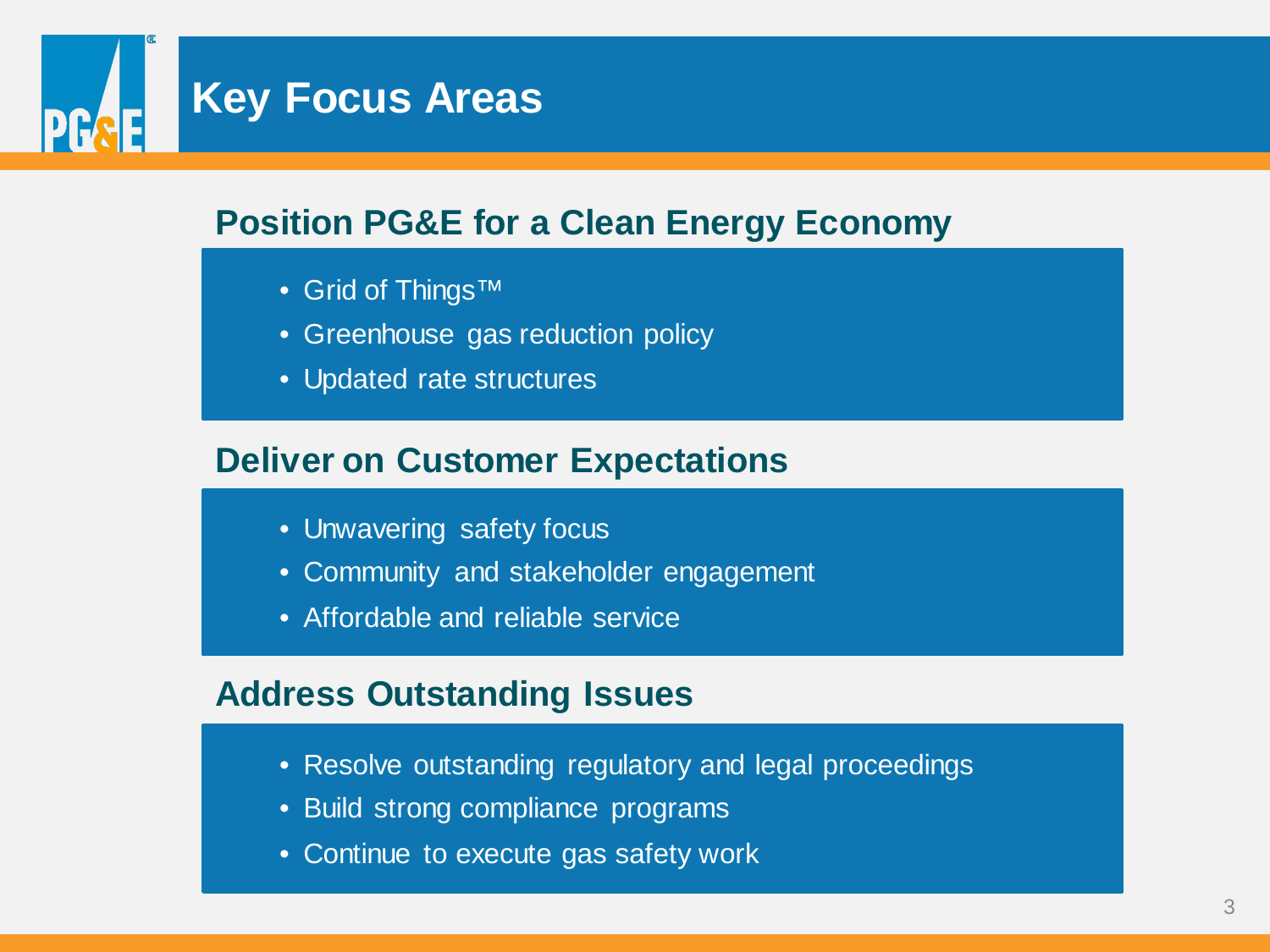# **Regulatory and Operational Update**

- **GHG Reductions:** *Flexible RPS contracts; expanded storage; EV charging infrastructure settlement with multiple parties*
- **Customer Satisfaction:***Significant increase for business customers*
- **Electric Transmission:** *Agreement with TransCanyon LLC to explore future competitive opportunities*
- **Butte Fire:** *CAL FIRE investigation report issued*
- **Gas Transmission Rate Case:***Awaiting proposed decision in Phase 1*
- **General Rate Case:***Safety and Enforcement Division acknowledged strength of PG&E risk assessment; intervenor testimony recommended reductions*
- **Federal Indictment:** *Pretrial preparation continues; seeking reasonable trial date*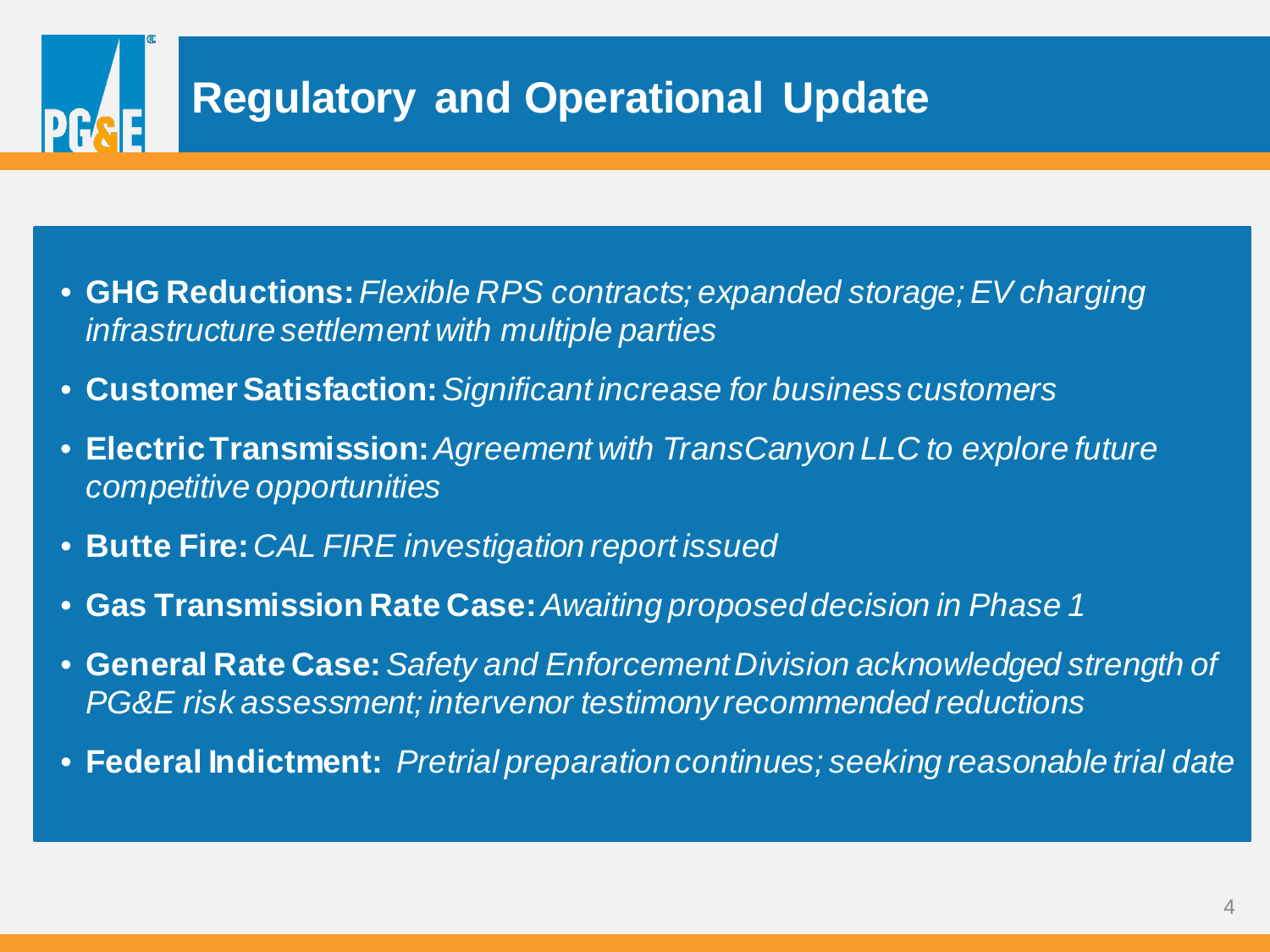## **PRAE Q1 2016 Earnings Results**

|                                              | <b>Earnings</b><br>(millions) |       |      | <b>EPS</b> |  |
|----------------------------------------------|-------------------------------|-------|------|------------|--|
| <b>Earnings from Operations</b>              | S                             | 407   | - \$ | 0.82       |  |
| <b>Items Impacting Comparability</b>         |                               |       |      |            |  |
| <b>Pipeline Related Expenses</b>             |                               | (13)  |      | (0.03)     |  |
| <b>Legal and Regulatory Related Expenses</b> |                               | (10)  |      | (0.02)     |  |
| <b>Fines and Penalties</b>                   |                               | (51)  |      | (0.10)     |  |
| <b>Butte Fire Related Costs</b>              |                               | (226) |      | (0.45)     |  |
| GT&S Revenue Adjustment for 2015             |                               |       |      |            |  |
| <b>Earnings on a GAAP Basis</b>              | S                             | 107   |      | 0.22       |  |

| <b>Items Impacting Comparability (millions, pre-tax)</b> |   |       |
|----------------------------------------------------------|---|-------|
| <b>Pipeline Related Expenses</b>                         | S | (22)  |
| Legal and Regulatory Related Expenses                    |   | (17)  |
| <b>Fines and Penalties</b>                               |   | (87)  |
| Charge for disallowed capital                            |   | (87)  |
| Charge for disallowed expense                            |   |       |
| <b>Butte Fire Related Costs</b>                          |   | (381) |
| GT&S Revenue Adjustment for 2015                         |   |       |
| Total                                                    |   | 1506  |

Totals may not foot due to rounding

5 *Earnings from Operations is not calculated in accordance with GAAP and excludes items impacting comparability. See Exhibit A in Appendix 2 for a reconciliation of Earnings per Share ("EPS") from Operations to EPS on a GAAP basis.*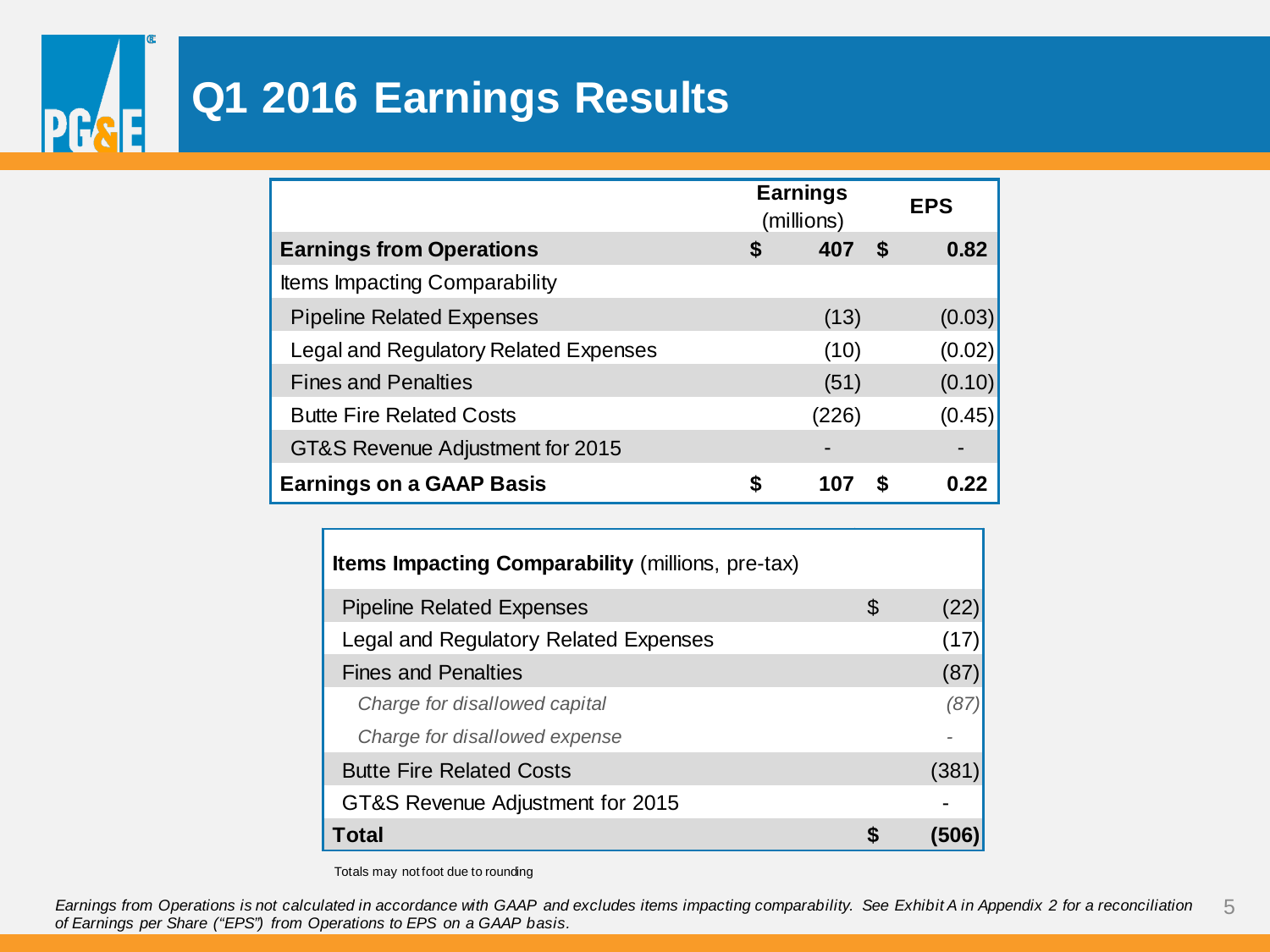

**Earnings per Share from Operations**



*Earnings per Share from Operations is not calculated in accordance with GAAP and excludes items impacting comparability. See Exhibit A in Appendix 2 for a reconciliation of EPS from Operations to EPS on a GAAP basis.*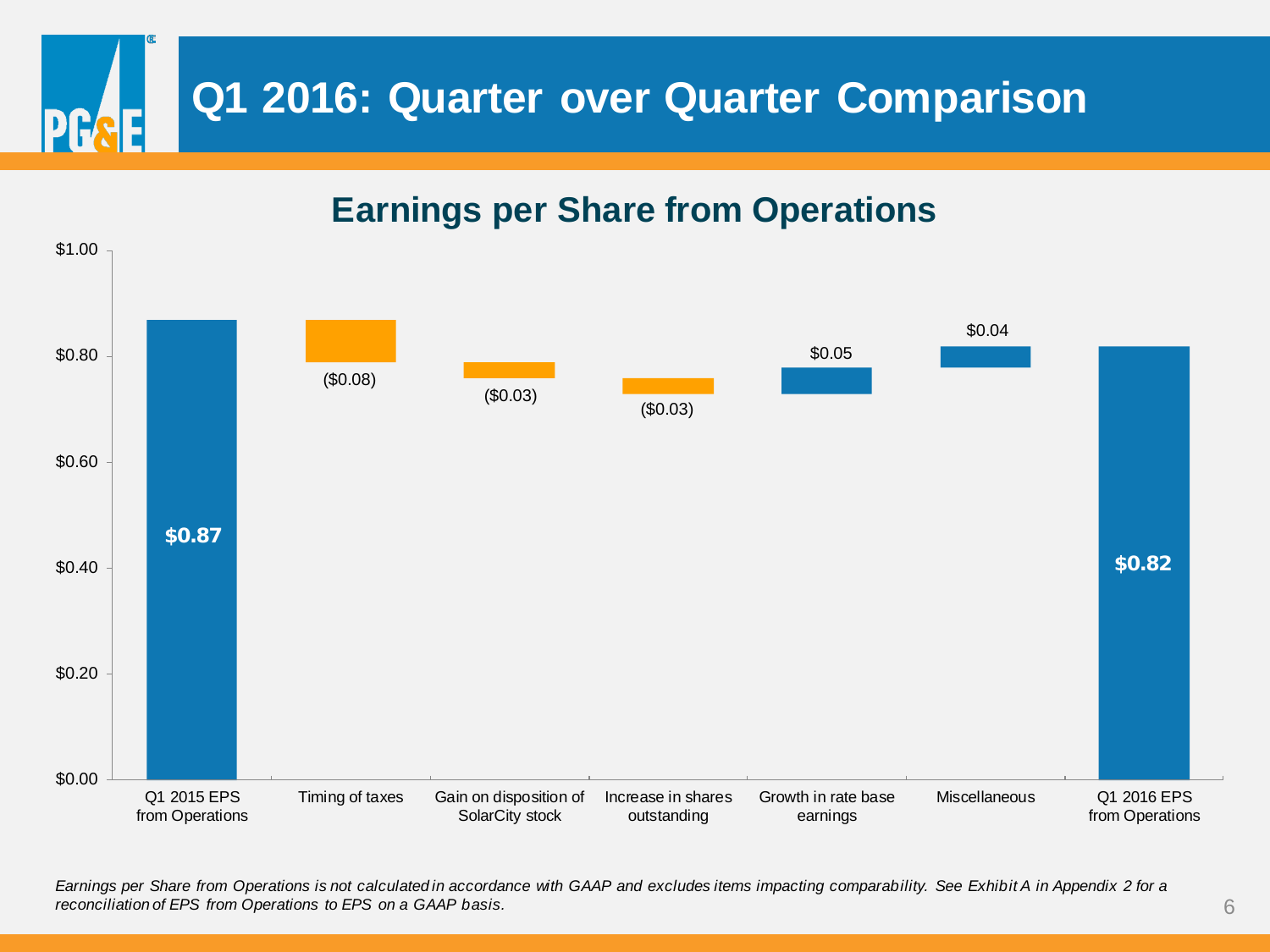# **2016 Earnings Per Share Guidance**

|                                                              | Low           | High          |
|--------------------------------------------------------------|---------------|---------------|
| <b>Estimated EPS on an Earnings from Operations Basis \$</b> | $3.65$ \$     | 3.85          |
| <b>Estimated Items Impacting Comparability</b>               |               |               |
| Pipeline related expenses                                    | (0.18)        | (0.12)        |
| Legal and regulatory related expenses                        | (0.09)        | (0.03)        |
| Fines and penalties <sup>(1)</sup>                           | $\sim (0.52)$ | $\sim (0.52)$ |
| Butte fire related costs <sup>(2)</sup>                      | $\sim (0.45)$ | $\sim (0.45)$ |
| GT&S revenue adjustment for 2015                             |               |               |
| <b>Estimated EPS on a GAAP Basis</b>                         | \$<br>2.41    | \$<br>2.73    |

(1) Guidance is consistent with the April 9, 2015 Penalty Decision, and the estimated safety-related costs that will be trued up with a final 2015 GT&S rate case decision. Excludes any additional potential future fines and penalties.

<sup>(2)</sup> Guidance is consistent with the low end of the range of estimated property damages in connection with the September 2015 Butte fire, and Utility clean up, repair, and legal costs. The Utility is unable to estimate the high end of the range.

See the Safe Harbor Statements for factors that could cause actual results to differ materially from the guidance presented and underlying assumptions. *See Exhibit E in Appendix 2 for detailed 2016 earnings guidance.*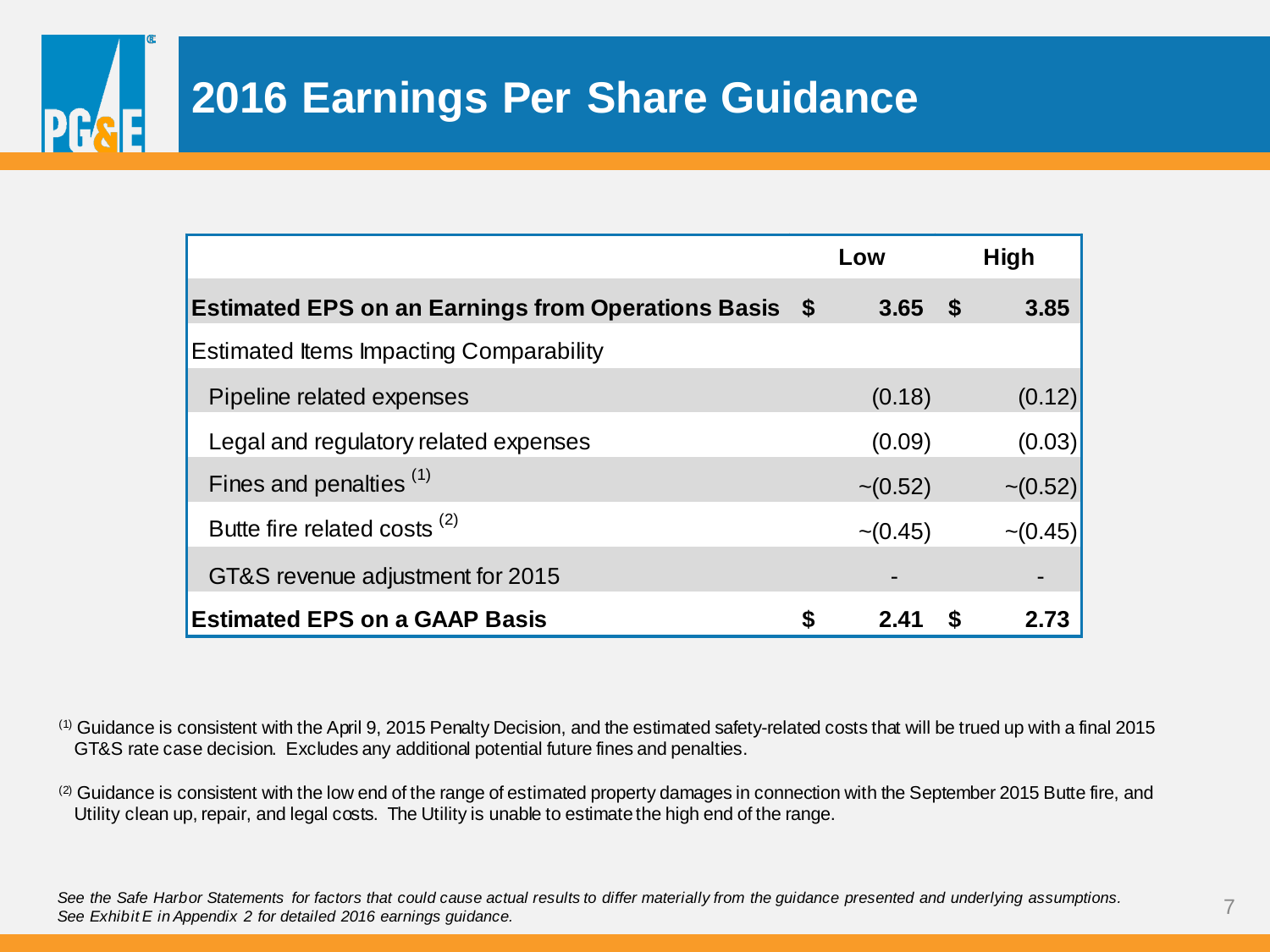

# **Assumptions for 2016**

## **Capital Expenditures**

*(\$ millions)*

|                                 | 2016           |
|---------------------------------|----------------|
| <b>Electric Distribution</b>    | 2,050          |
| <b>Electric Transmission</b>    | 1,200          |
| Gas Transmission <sup>(1)</sup> | 500-700        |
| <b>Gas Distribution</b>         | 1,000          |
| Generation                      | 700            |
| <b>Separately Funded</b>        |                |
| PSEP <sup>(2)</sup>             | 50             |
| <b>Total CapEx</b>              | $~5.6$ billion |

(1) Includes ~\$300M of estimated capital disallowance from April 9, 2015 Penalty Decision and updates expenditures due to likelihood of GT&S rate case resolution in 2016 (2) Amounts previously reserved for limits on PSEP authorized spend

## **Authorized Rate Base** (weighted average) *(\$ billions)*

|                              | 2016            |
|------------------------------|-----------------|
| <b>Electric Distribution</b> | 13.8            |
| <b>Electric Transmission</b> | 5.8             |
| <b>Gas Transmission</b>      | $3.0 - 3.4$     |
| <b>Gas Distribution</b>      | 4.4             |
| Generation                   | 5.5             |
| <b>Total Rate Base</b>       | $~22.6$ billion |

## **Authorized Cost of Capital\***

**Return on Equity:** 10.4% **Equity Ratio:** 52%

\*CPUC authorized

## **Other Factors Affecting Earnings from Operations**

- **-** Gas Transmission & Storage rate case
	- Reasonable outcome expected in 2016
	- Amounts not requested
- **+** Tax benefits
- **+** Incentive revenues

CWIP earnings: offset by below-the-line costs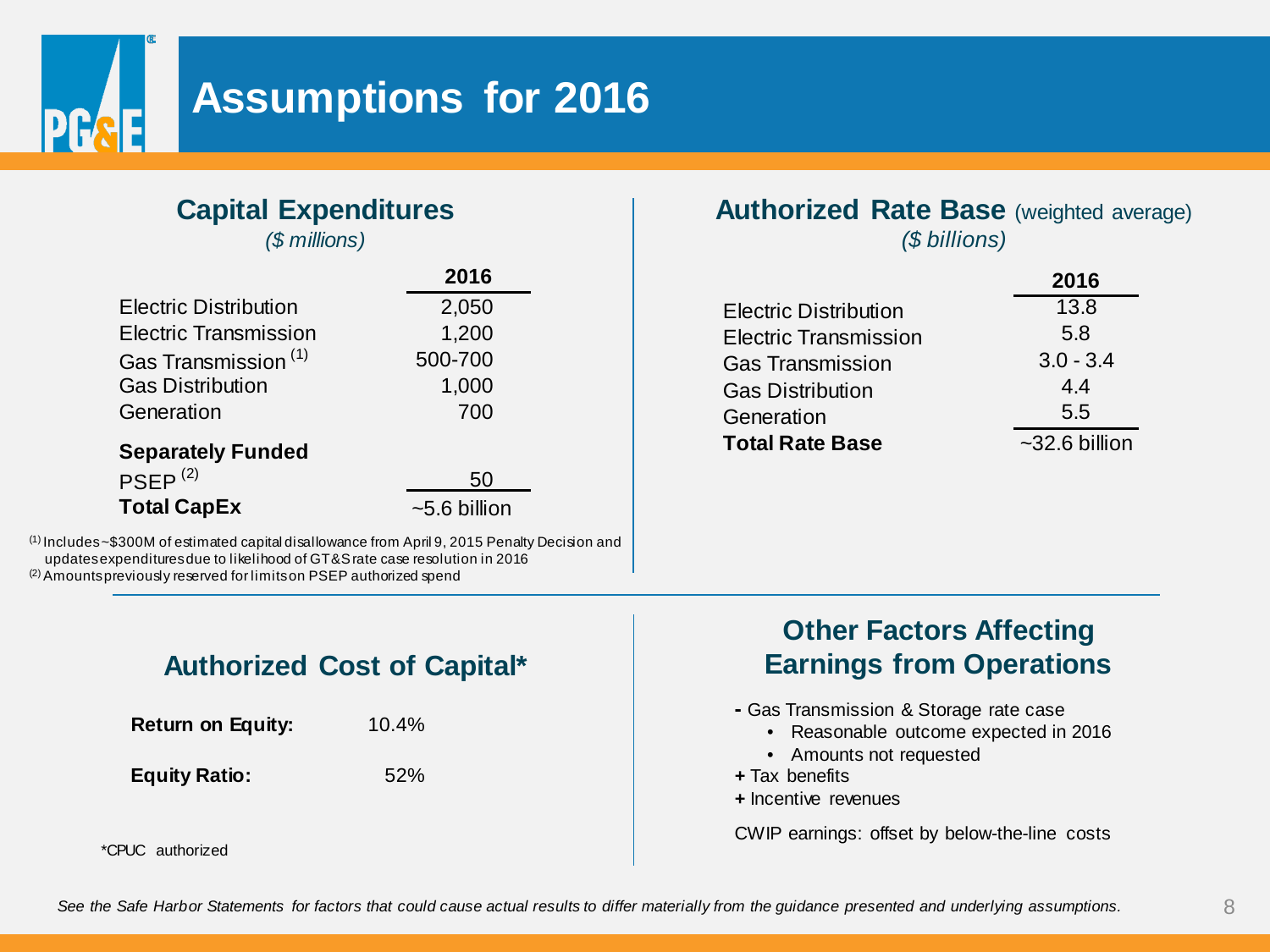# **2016 Items Impacting Comparability**

| (\$ millions, pre-tax)                            | 2016            |
|---------------------------------------------------|-----------------|
| Pipeline related expenses <sup>(1)</sup>          | $100 - 150$     |
| Legal and regulatory related expenses             | $25 - 75$       |
| Fines and penalties $(2)$                         | ~440            |
| Butte fire related costs <sup>(3)</sup>           | $-380$          |
| GT&S revenue adjustment for 2015                  |                 |
| 2016 Items Impacting Comparability Total          | $~5945 - 1,045$ |
| <b>Fines and penalties</b><br>(millions, pre-tax) |                 |

Charge for disallowed capital ~280 Charge for disallowed expense **contained**  $\sim$ 160  **Total ~\$440**

**Items Impacting Comparability range excludes any additional potential future**

#### **fines or penalties as well as the impact of the 2015 GT&S revenue adjustment**

- (1) "Pipeline related expenses" includes costs to identify and remove encroachments from transmission pipeline rights of w ay. The company spent ~\$210 million on this w ork in 2013-2015.
- (2) "Fines and penalties" includes actual and future fines and penalties resulting from various enforcement, regulatory and litigation activities regarding natural gas matters and regulatory communications. Guidance of ~\$440 million is consistent w ith the remaining estimated 2016 components of the \$1.6 billion Penalty Decision the CPUC issued on April 9, 2015 in the gas transmission pipeline investigations.
- (3) "Butte fire and related costs" includes recorded charges for estimated property damages in connection w ith the September 2015 Butte fire and Utility clean-up, repair, and legal costs. Guidance is consistent w ith the low end of the estimated range of these costs; the Utility is currently unable to estimate the high end of the range.

See the Safe Harbor Statements for factors that could cause actual results to differ materially from the guidance presented and underlying assumptions. See Exhibit *q*<br>Fig. Appealiu 2.5 addeiled 2046 comings widense *E in Appendix 2 for detailed 2016 earnings guidance.*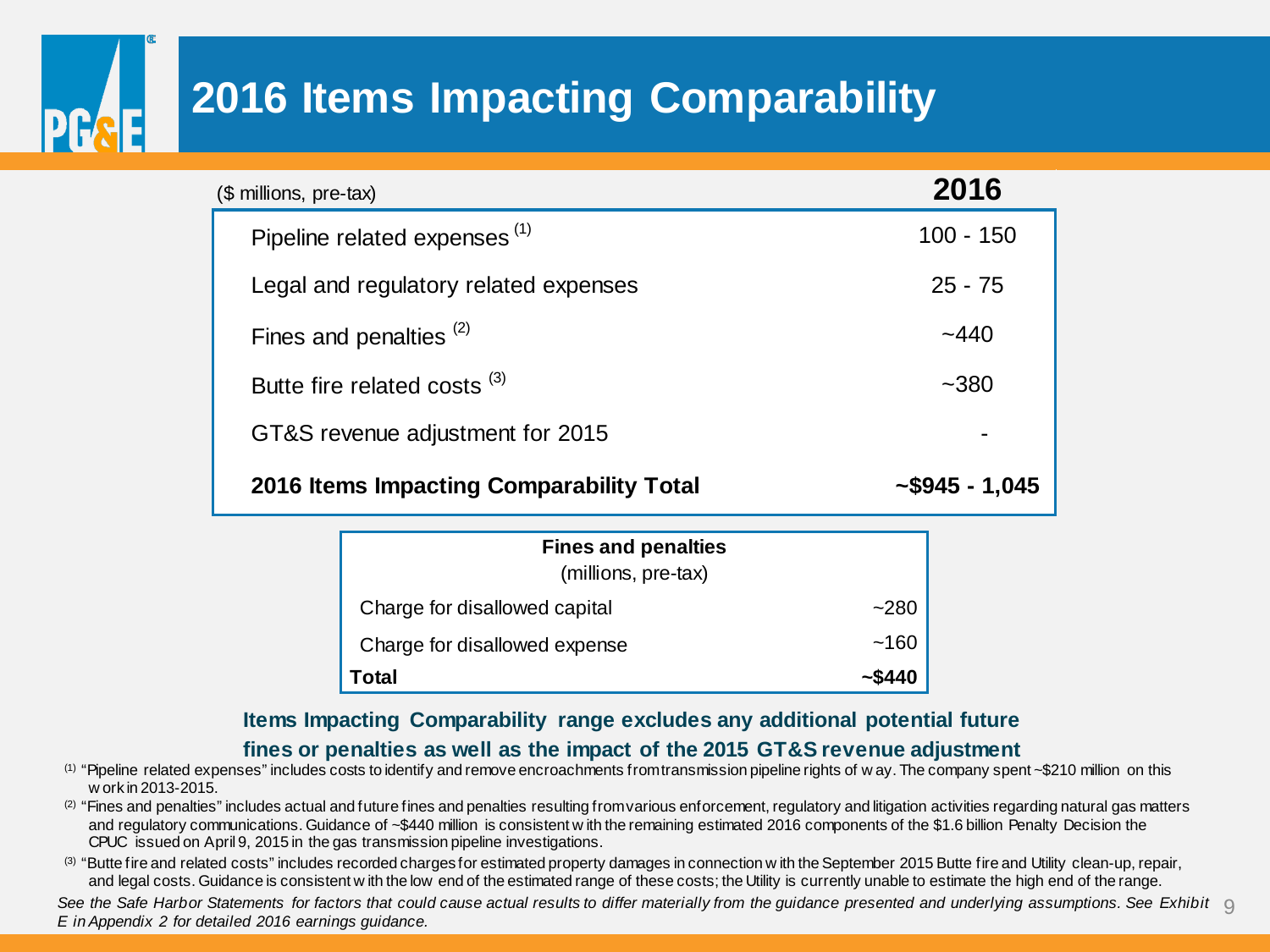# **2016 Equity Issuance** DC



*See the Safe Harbor Statements for factors that could cause actual results to differ materially from the guidance presented and underlying assumptions.*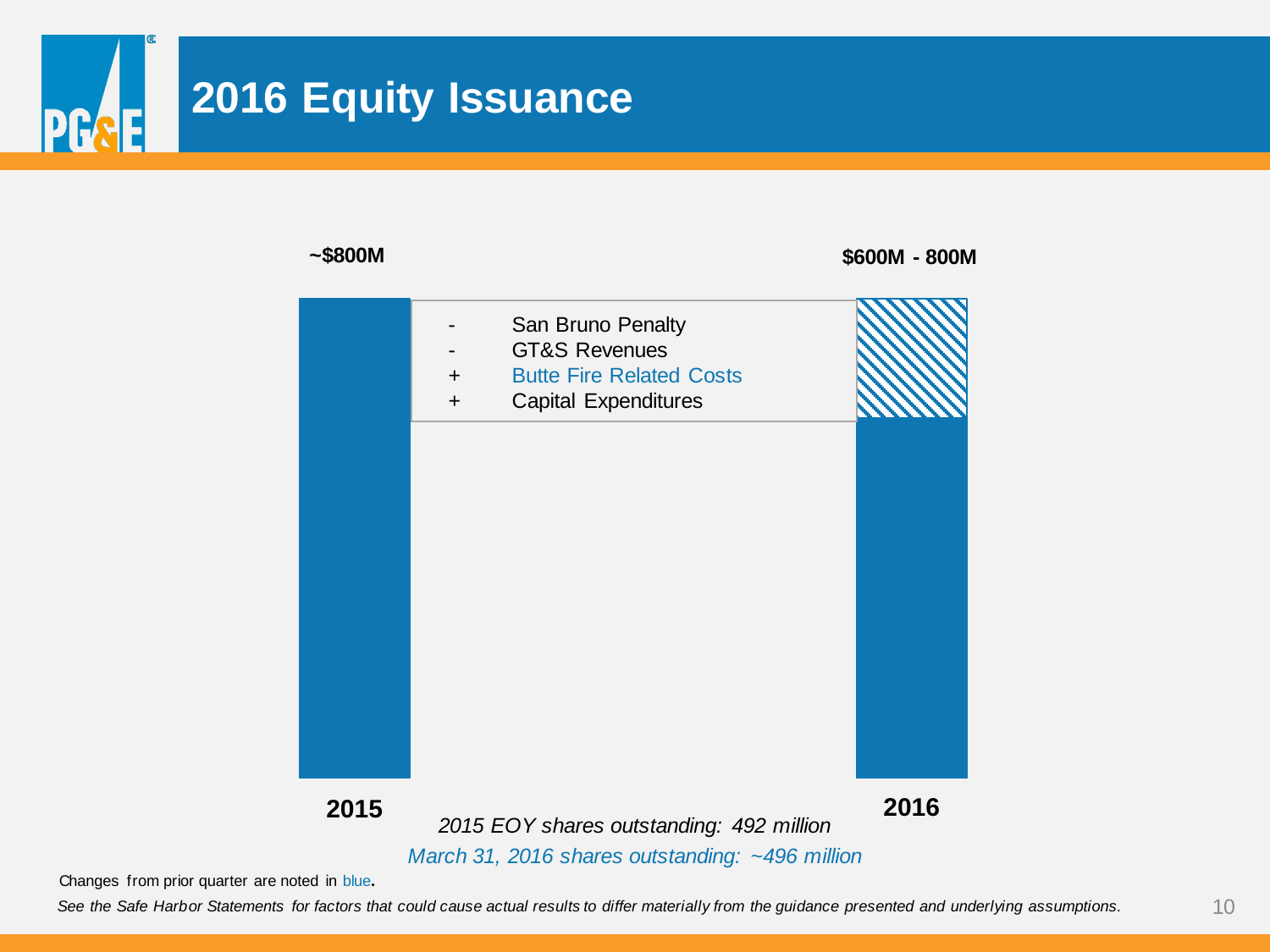



\* Ranges reflect authorized amounts, amounts requested but not yet authorized, amounts that are currently planned subject to future authorization requests, and historic spending patterns. Ranges also include ~\$300 million in 2016 (total of \$689 million) for estimated capital disallowance in April 9, 2015 Penalty Decision.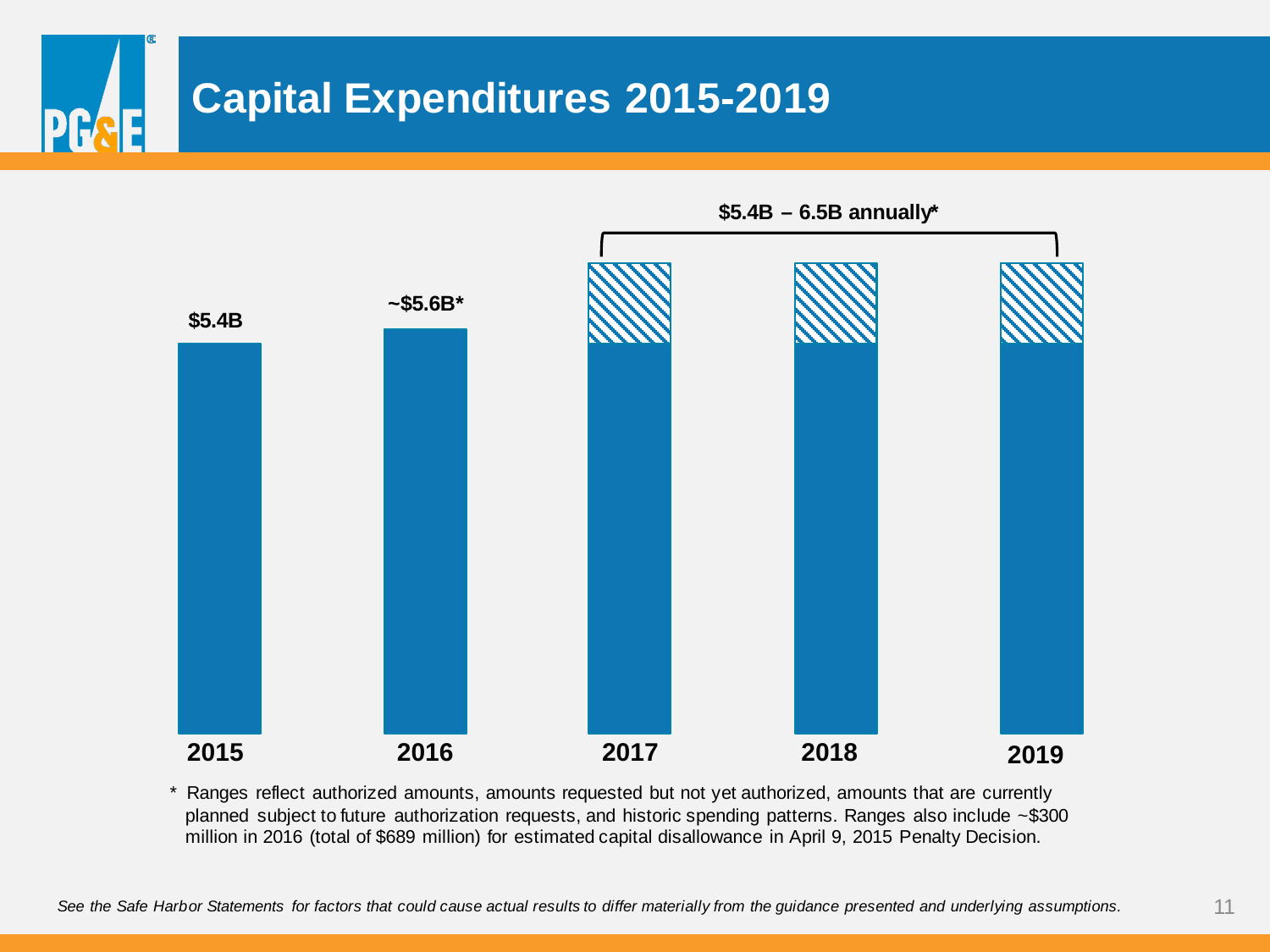



Estimates reflect authorized amounts, amounts requested but not yet authorized, amounts that are currently planned to be subject to future authorization requests, and historic spending patterns

\* ~\$500 million change in weighted average authorized rate base equates to ~\$0.02 in EPS from Operations due to the net impact of lower authorized rate base and reduced equity needs

*See the Safe Harbor Statements for factors that could cause actual results to differ materially from the guidance presented and underlying assumptions.*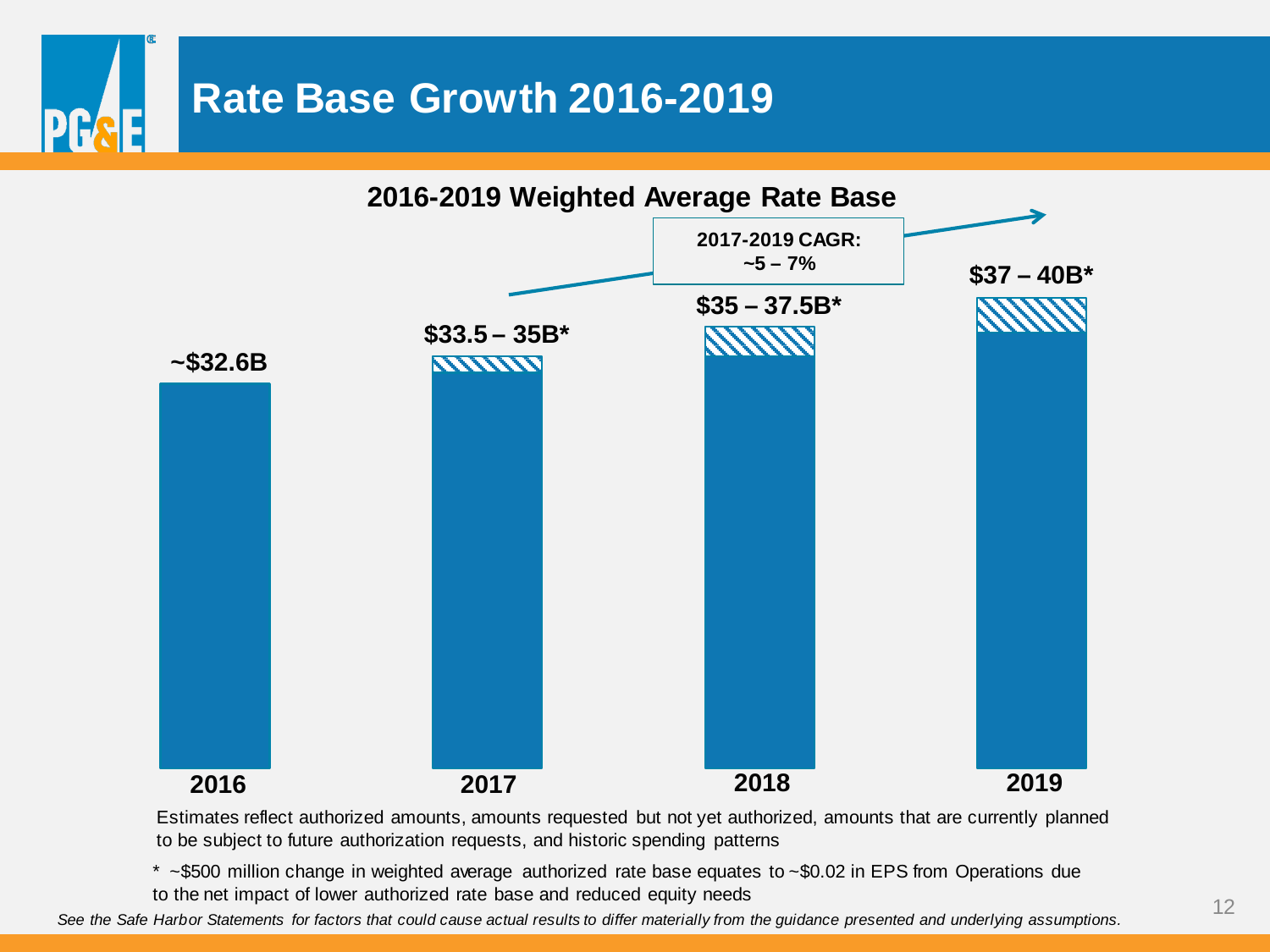| <b>Appendix 1 - Guidance and Regulatory Matters</b>                 |          |
|---------------------------------------------------------------------|----------|
| • Updates to Appendix 1 Since the Previous Quarter                  | slide 14 |
| <b>Regulatory</b>                                                   |          |
| • CPUC Penalty Decision in Gas Transmission Pipeline Investigations | slide 15 |
| • 2015 CPUC Gas Transmission and Storage Rate Case                  | slide 16 |
| • 2017 CPUC General Rate Case                                       | slide 17 |
| • FERC Transmission Owner Rate Cases                                | slide 18 |
| • CPUC Investigative Proceedings Schedule                           | slide 19 |
| <b>Guidance</b>                                                     |          |
| <b>Incremental Equity Factors</b>                                   | slide 20 |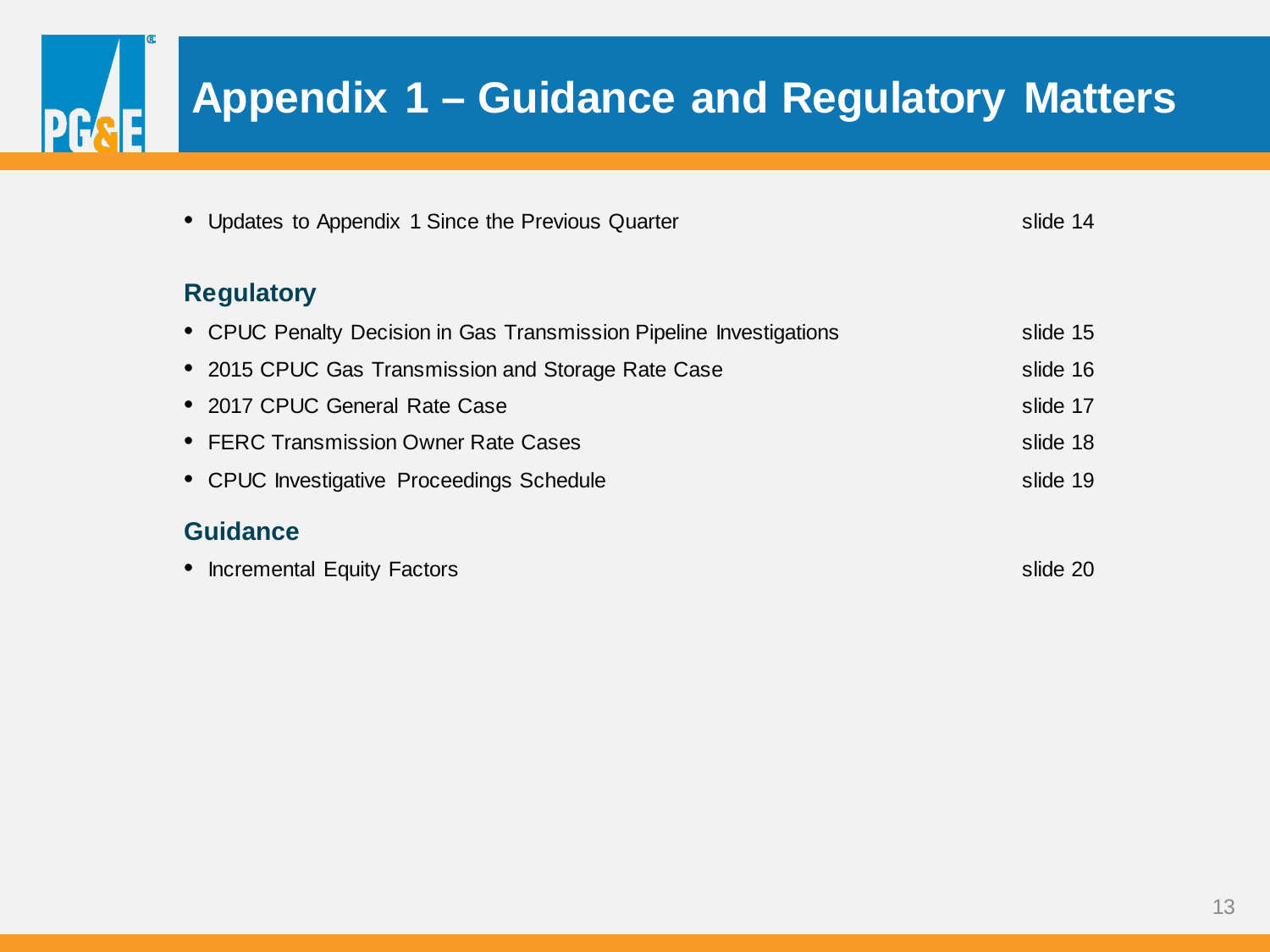

- **Slide 15** CPUC Penalty Decision in Gas Transmission Pipeline Investigations
- **Slide 16** 2015 CPUC Gas Transmission and Storage Rate Case
- **Slide 17** 2017 CPUC General Rate Case
- **Slide 18** FERC Transmission Owner Rate Case
- **Slide 19** CPUC Investigative Proceedings Schedule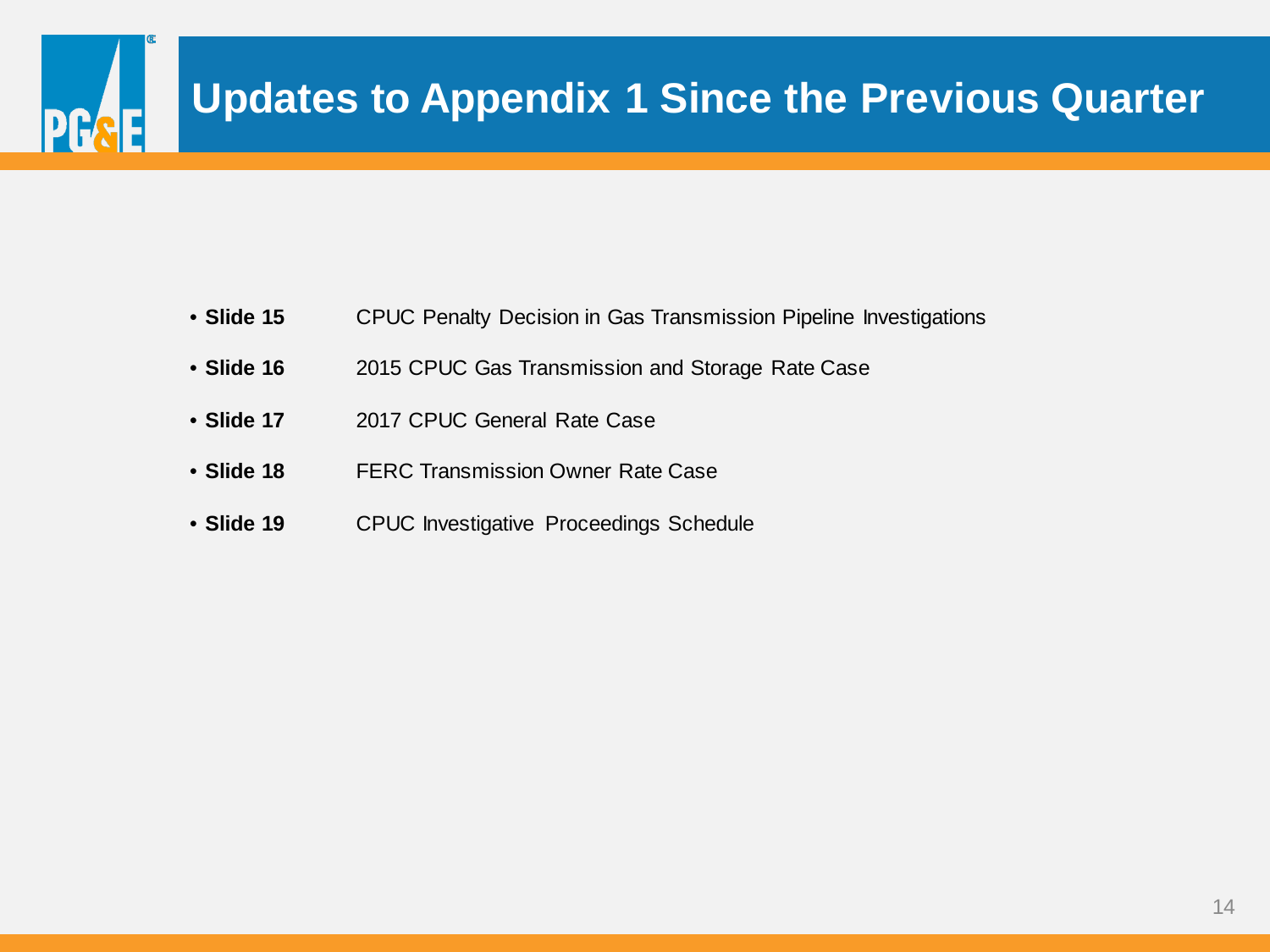# **CPUC Penalty Decision in Gas Transmission Pipeline Investigations**

| $(\$$ millions)                                       | Q1 2016 | <b>Cumulative</b><br><b>Charges</b><br>March 31, 2016 | <b>Estimated</b><br><b>Future</b><br><b>Periods</b> | <b>Total</b> |
|-------------------------------------------------------|---------|-------------------------------------------------------|-----------------------------------------------------|--------------|
| <b>Fine paid to the State</b>                         |         | \$300                                                 |                                                     | \$300        |
| Customer bill credit                                  |         | 400                                                   |                                                     | 400          |
| Charge for disallowed capital $(1)$                   | \$87    | 494                                                   | 195                                                 | 689          |
| Disallowed revenue for pipeline safety expenses $(2)$ |         |                                                       | 161                                                 | 161          |
| CPUC estimated cost of other remedies $(3)$           |         |                                                       |                                                     | 50           |
| <b>Total Penalty Decision fines and remedies</b>      | \$87    | \$1,194                                               | \$356                                               | \$1,600      |

(1) The Penalty Decision prohibits the Utility from recovering certain expenses and capital spending associated w ith pipeline safety-related projects and programs that the CPUC w ill identify in the final decision to be issued in the Utility's 2015 GT&S rate case. The Utility estimates that approximately \$494 million of capital spending is probable of disallow ance, subject to adjustment based on the final 2015 GT&S rate case decision.

 $(2)$  These costs are being expensed as incurred. Future GT&S revenues will be reduced for these unrecovered expenses.

(3) In the Penalty Decision, the CPUC estimated that the Utility w ould incur \$50 million to comply w ith the remedies specified in the Penalty Decision, w hich does not reflect the Utility's remedy-related costs already incurred nor the Utility's estimated future remedy-related costs. These costs are being expensed as incurred.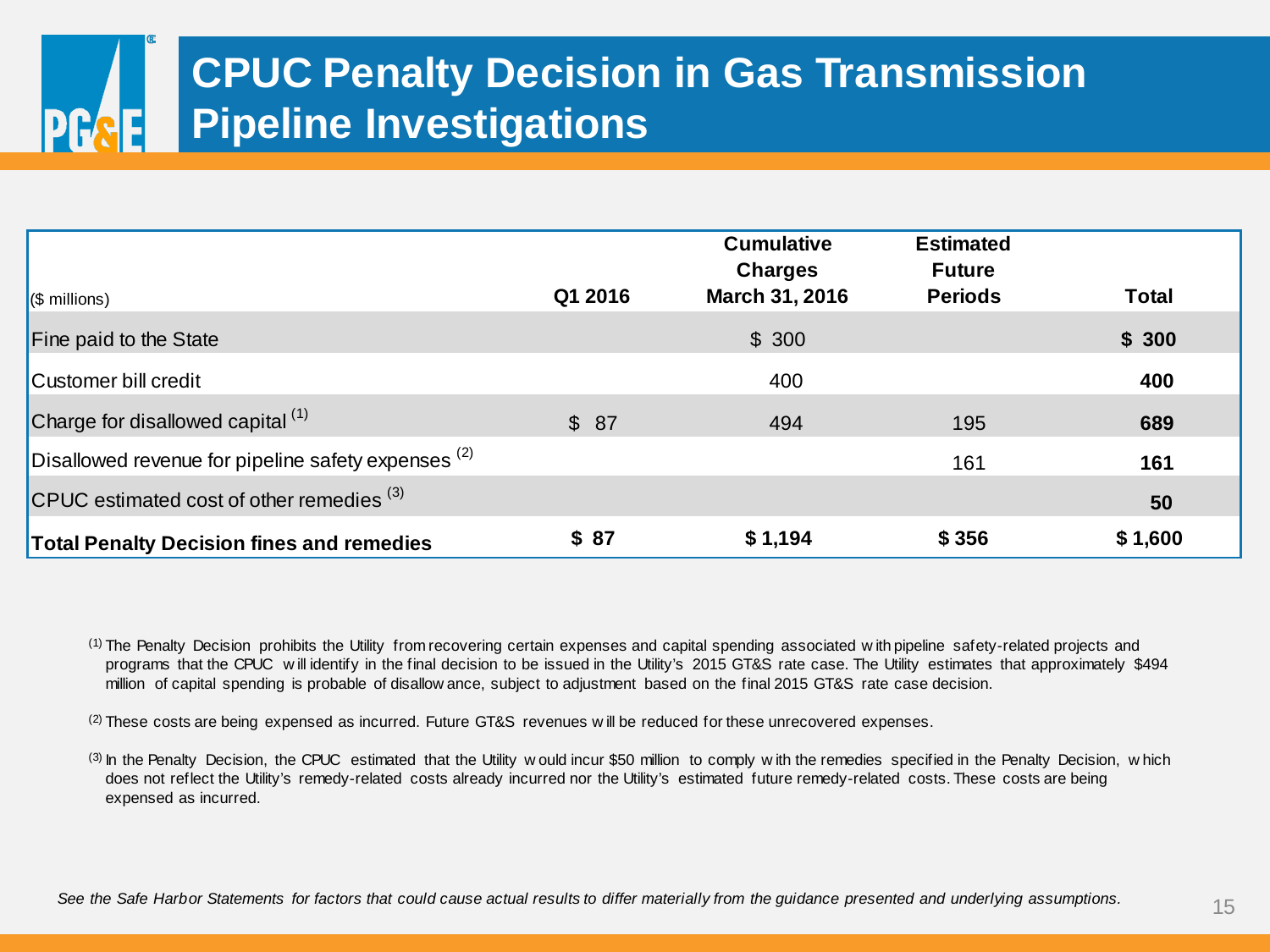# **2015 CPUC Gas Transmission and Storage Rate Case**

- **Application filed with the CPUC December 19, 2013**
- **Request for authorized revenue requirement for 2015-2017**
	- Includes operating costs and capital for CPUC jurisdictional gas transmission and storage
- **2015 requested revenue requirement of \$1.3 billion includes increase of \$555 million**
	- Request reflects significant expense and capital to comply with new gas regulations
	- Requested attrition increases of \$61 million and \$168 million in 2016 and 2017, respectively
- **Errata and joint stipulation adjustments**
	- Revised revenue requirement increase request to \$532 million
	- Revised attrition to \$83 million and \$142 million in 2016 and 2017, respectively
- **ALJ approved revenue requirement retroactivity to January 1, 2015**
- **November 2014 Decision on Ex Parte Order to Show Cause includes potential disallowance of up to five months of the increase in the authorized revenue requirement**
- **April 9, 2015 final Penalty Decision in gas transmission pipeline investigations disallowed \$850 million of costs for future pipeline safety projects and programs that would otherwise be authorized; qualifying safety work to be determined in Phase 2 of GT&S rate case decision Assigned Commissioner:** Peterman (Commissioner Florio recused from proceeding) **Administrative Law Judge:** Yip-Kikugawa (case reassigned from Wong)

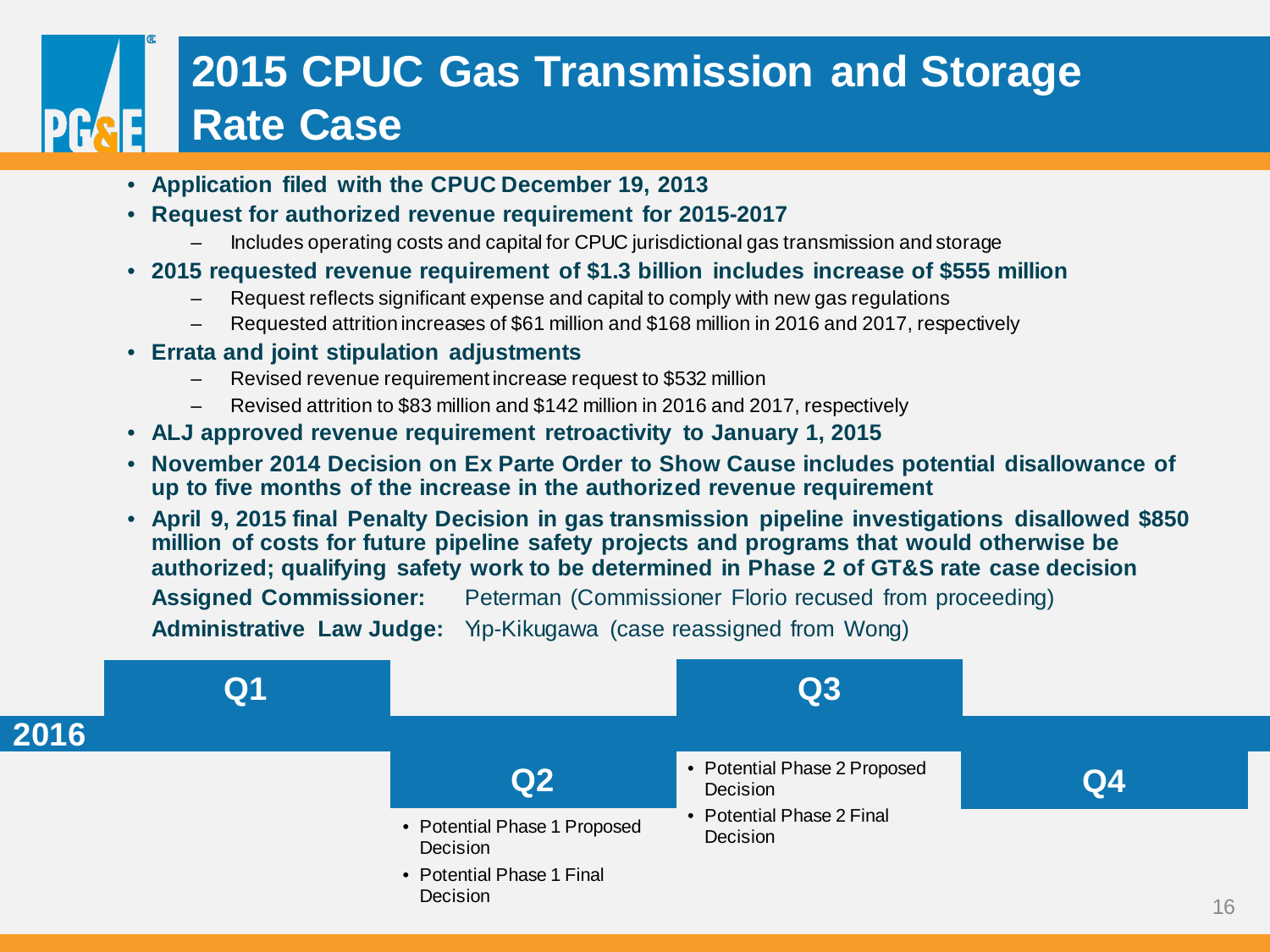# **2017 CPUC General Rate Case**

- **Application filed with the CPUC September 1, 2015**
- **Request for authorized revenue requirement for 2017-2019**
- **2015 requested revenue requirement of \$8.25 billion includes increase of \$333 million**
- **Request includes new investments in:**
	- **Smart grid technologies** that better integrate and manage more rooftop solar and renewable energy and enable a growing array of other technologies, from electric vehicles to smart appliances and battery storage
	- **Emergency preparedness** for major disruptions like earthquakes, including construction of a backup gas control center
	- **Stronger prevention and management of wildfires** through increased patrols and new laser-based technology
	- **Advanced mobile technology** to provide field workers with tools to get work done more effectively and efficiently
	- **Faster response times** to customer calls about possible gas leaks

## **Assigned Commissioner:** Picker  **Administrative Law Judge:** Roscow

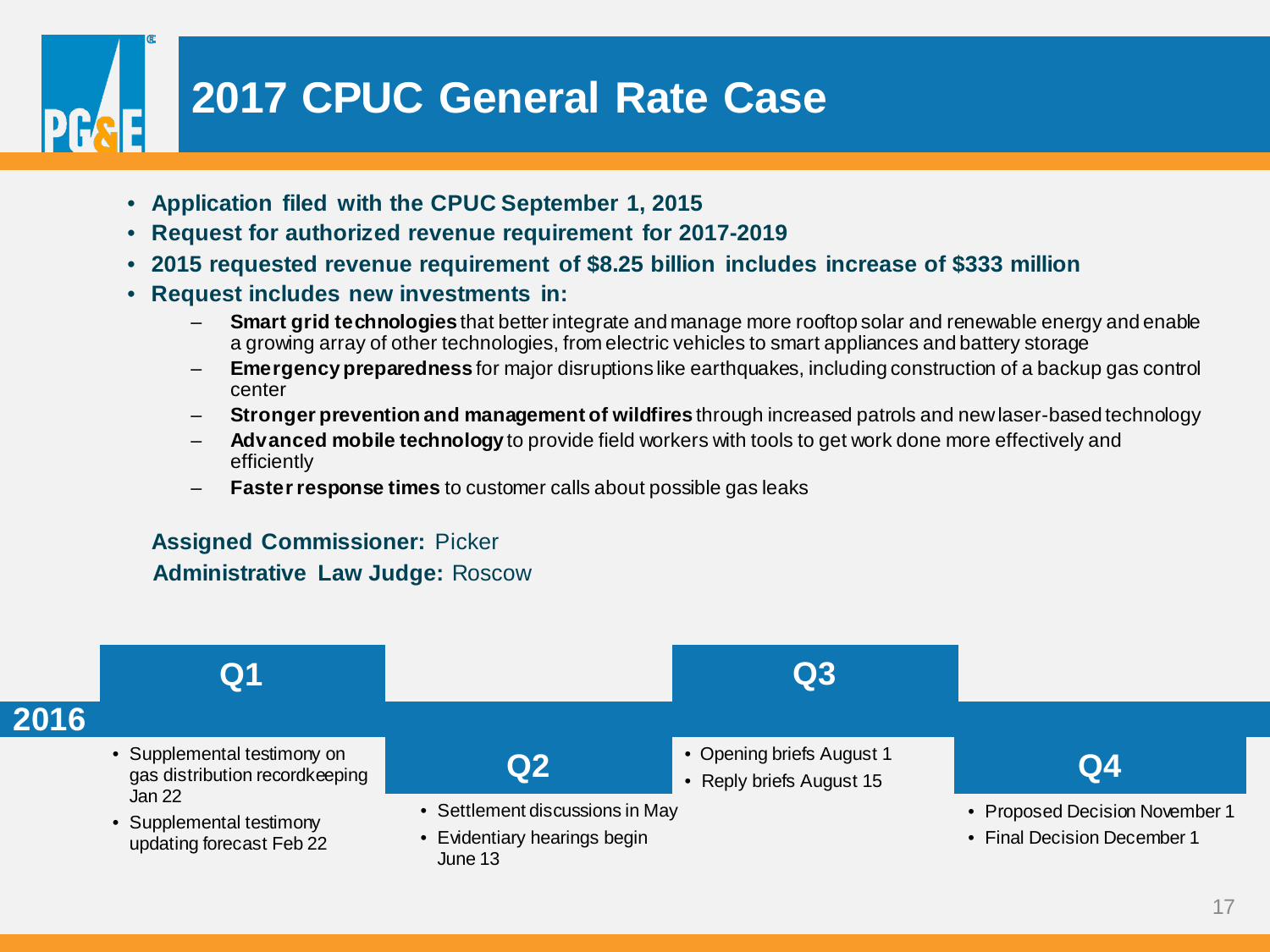# **FERC Transmission Owner Rate Case**

## **TO17**

- **July 29, 2015** TO17 filed with FERC; requested revenue requirement of \$1.5 billion, a \$314 million increase over TO16
- **September 30, 2015** FERC accepted TO17 and rate changes suspended until March 1, 2016
- **February 4-5, 2016** FERC settlement conference
- **March 18, 2016**  FERC settlement conference
- **May 3, 2016**  FERC settlement conference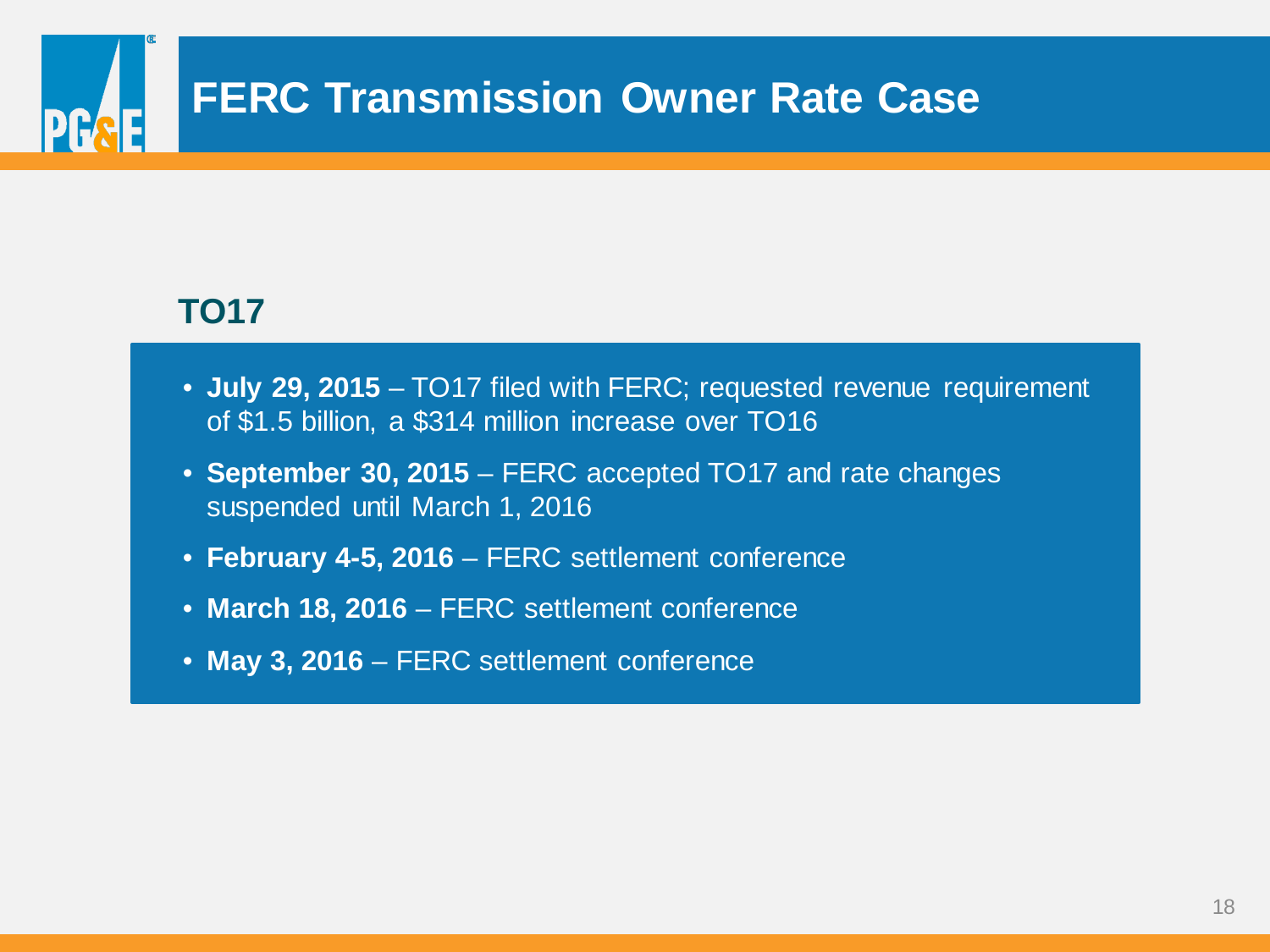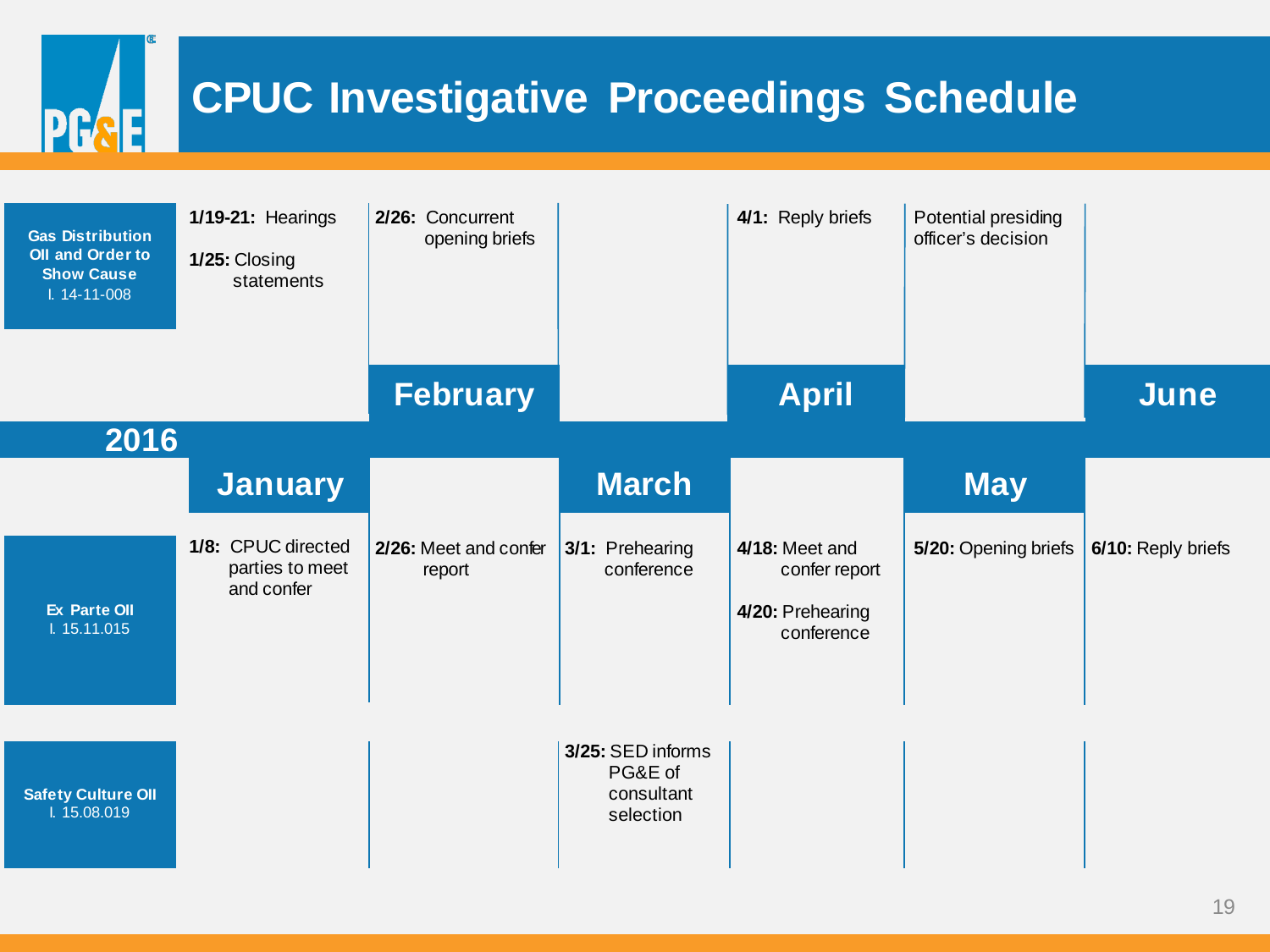# **Incremental Equity Factors**

## **Incremental Equity Factors for CPUC Final Penalty Decision**

| <b>Equity Impacting Event</b>                           | <b>Multiplier</b> |
|---------------------------------------------------------|-------------------|
| Fine payable to State (1)                               | 100%              |
| Customer bill credit <sup>(2)(4)</sup>                  | 60%               |
| Charge for disallowed capital (3) (4)                   | 30%               |
| Disallowed revenue for pipeline safety expenses (2) (4) | 60%               |
| CPUC estimated costs of other remedies (4)              | 60%               |

- (1) Applies to newly issued fines. Fines already accrued: 50% multiplier at the time of payment
- (2) Half of multiplier applies at the time of the non-cash impact; remaining half applies at the time the incremental cash is needed
- (3) Applies to charges in the year in which they are incurred
- (4) Assumes costs tax deductible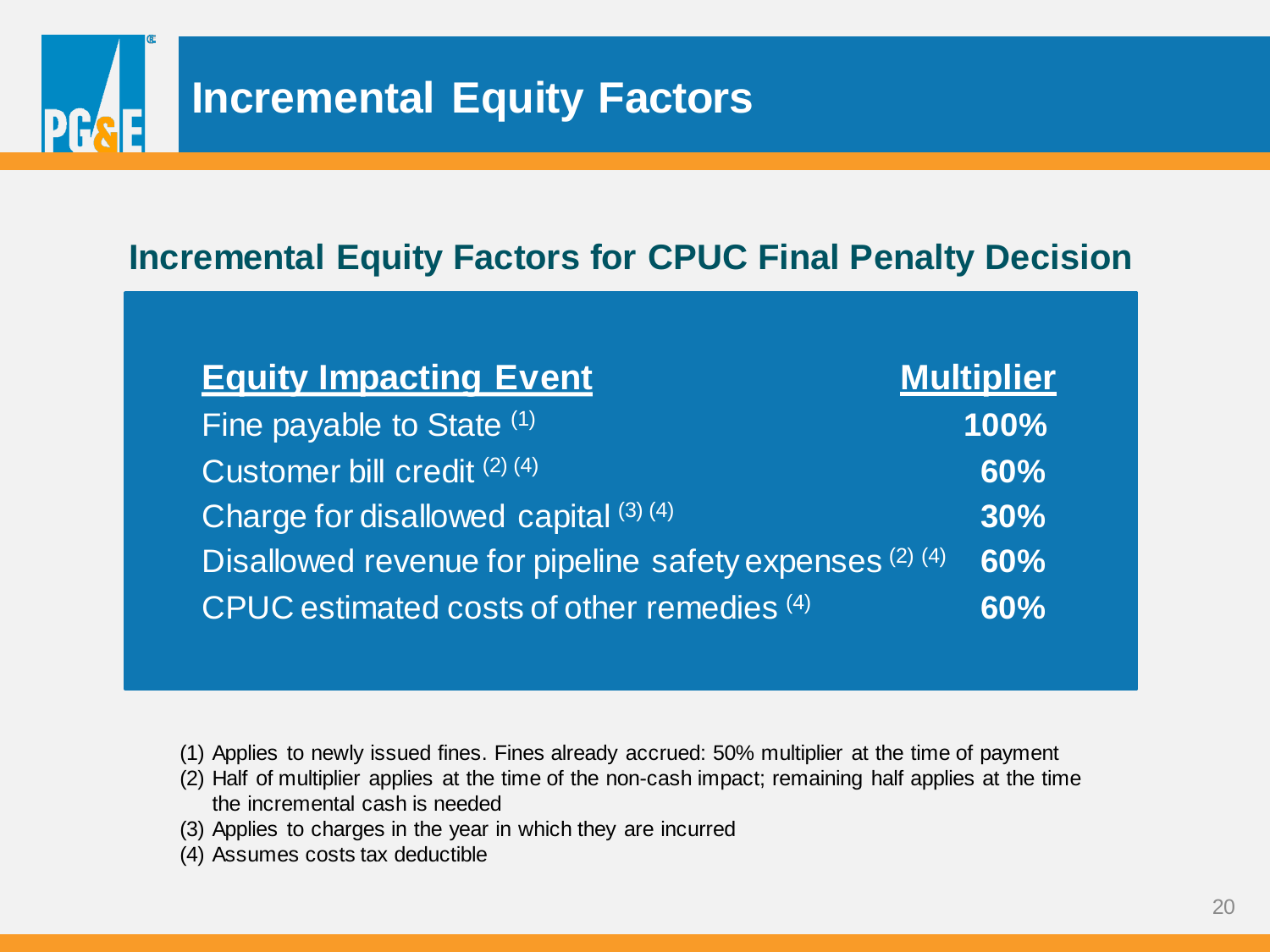## **PG&E Appendix 2 – Supplemental Earnings Materials**

| <b>Exhibit A:</b> Reconciliation of PG&E Corporation's Earnings from Operations to Consolidated<br>Income Available for Common Shareholders in Accordance with GAAP | slide 22    |
|---------------------------------------------------------------------------------------------------------------------------------------------------------------------|-------------|
| <b>Exhibit B:</b> Key Drivers of PG&E Corporation's Earnings per Common Share from Operations                                                                       | slide 23    |
| <b>Exhibit C:</b> Operational Performance Metrics                                                                                                                   | slide 24-25 |
| <b>Exhibit D: Sales and Sources Summary</b>                                                                                                                         | slide 26    |
| <b>Exhibit E: PG&amp;E Corporation's Earnings Per Share Guidance</b>                                                                                                | slide 27    |
| <b>Exhibit F: General Earnings Sensitivities</b>                                                                                                                    | slide 28    |
| <b>Exhibit G:</b> Summary of Selected Regulatory Cases                                                                                                              | slide 29-35 |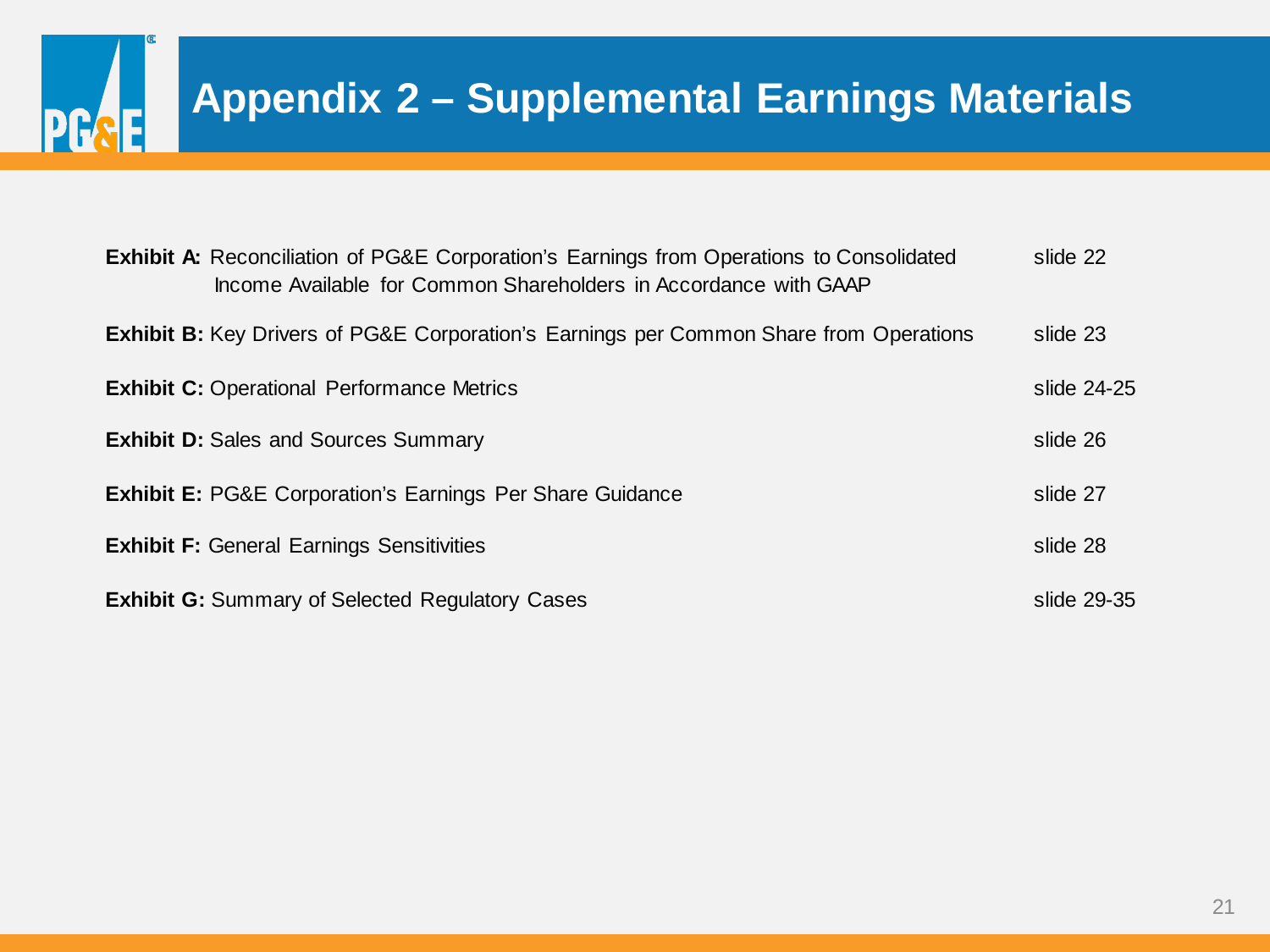

**Exhibit A: Reconciliation of PG&E Corporation's Earnings from Operations to Consolidated Income Available for Common Shareholders in Accordance with Generally Accepted Accounting Principles ("GAAP")**

**Three Months Ended March 31,** 

#### **First Quarter, 2016 vs. 2015 (in millions, except per share amounts)**

| oumus i                                      |                 |       |    |                                               |    |        |    |        |
|----------------------------------------------|-----------------|-------|----|-----------------------------------------------|----|--------|----|--------|
|                                              | <b>Earnings</b> |       |    | <b>Earnings per Common Share</b><br>(Diluted) |    |        |    |        |
|                                              |                 | 2016  |    | 2015                                          |    | 2016   |    | 2015   |
| PG&E Corporation's                           |                 |       |    |                                               |    |        |    |        |
| Earnings from Operations <sup>(1)</sup>      | \$              | 407   | \$ | 418                                           | \$ | 0.82   | \$ | 0.87   |
| Items Impacting Comparability <sup>(2)</sup> |                 |       |    |                                               |    |        |    |        |
| Pipeline related expenses <sup>(3)</sup>     |                 | (13)  |    | (10)                                          |    | (0.03) |    | (0.02) |
| Legal and regulatory                         |                 |       |    |                                               |    |        |    |        |
| related expenses <sup>(4)</sup>              |                 | (10)  |    | (8)                                           |    | (0.02) |    | (0.02) |
| Fines and penalties $(5)$                    |                 | (51)  |    | (369)                                         |    | (0.10) |    | (0.77) |
| Butte fire related costs (6)                 |                 | (226) |    |                                               |    | (0.45) |    |        |
| GT&S revenue adjustment for 2015 $(7)$       |                 |       |    |                                               |    |        |    |        |
| <b>PG&amp;E Corporation's</b>                |                 |       |    |                                               |    |        |    |        |
| <b>Earnings on a GAAP basis</b>              | \$              | 107   | \$ | 31                                            | \$ | 0.22   | \$ | 0.06   |

(1) " Earnings from operations" is a non-GAAP financial measure and is calculated as income available for common shareholders less items impacting comparability as described in note (2) below. PG&E Corporation uses earnings from operations to understand and compare operating results across reporting periods for various purposes including internal budgeting and forecasting, short- and long-term operating plans, and employee incentive compensation.

(2) "Items impacting comparability" represent items that management does not consider part of the normal course of operations and affect comparability of financial results between periods. Items impacting comparability reconcile earnings from operations with Consolidated Income Available for Common Shareholders as reported in accordance with GAAP.

- (3) For the three months ended March 31, 2016 the Utility incurred costs of \$22 million, pre-tax, for pipeline related expenses related to the multi-year effort to identify and remove encroachments from transmission pipeline rights of way.
- (4) For the three months ended March 31, 2016 the Utility incurred costs of \$17 million, pre-tax, for legal and regulatory related expenses incurred in connection with various enforcement, regulatory, and litigation activities regarding natural gas matters and regulatory communications.
- (5) For the three months ended March 31, 2016 the Utility incurred costs of \$87 million, pre-tax, associated with fines and penalties imposed by the CPUC on April 9, 2015 in the gas transmission pipeline investigations. As shown in the table below, these costs include estimated charges for safety related capital costs incurred during the three months ended March 31, 2016 that the Utility believes are probable of disallowance in the 2015 Gas Transmission and Storage (GT&S) rate case.

| (in millions, pre-tax)        | <b>Three Months Ended</b><br><b>March 31, 2016</b> |
|-------------------------------|----------------------------------------------------|
| Charge for disallowed capital | 187                                                |
| Charge for disallowed expense |                                                    |
| <b>Fines and penalties</b>    |                                                    |

Future fines or penalties may be imposed in connection with other enforcement, regulatory, and litigation activities regarding natural gas matters and regulatory communications.

- For the three months ended March 31, 2016, the Utility incurred charges of \$350 million, pre-tax, related to estimated property damages in connection with the Butte fire and \$31 million, pre-tax, for Utility cleanup, repair, and legal costs associated with the Butte fire, for a total of \$381 million, pre-tax.
- (7) "GT&S revenue adjustment for 2015" refers to the adjustments to 2015 revenues that will be recorded after the CPUC issues a final decision in the 2015 GT&S rate case, which the Utility expects in 2016. 22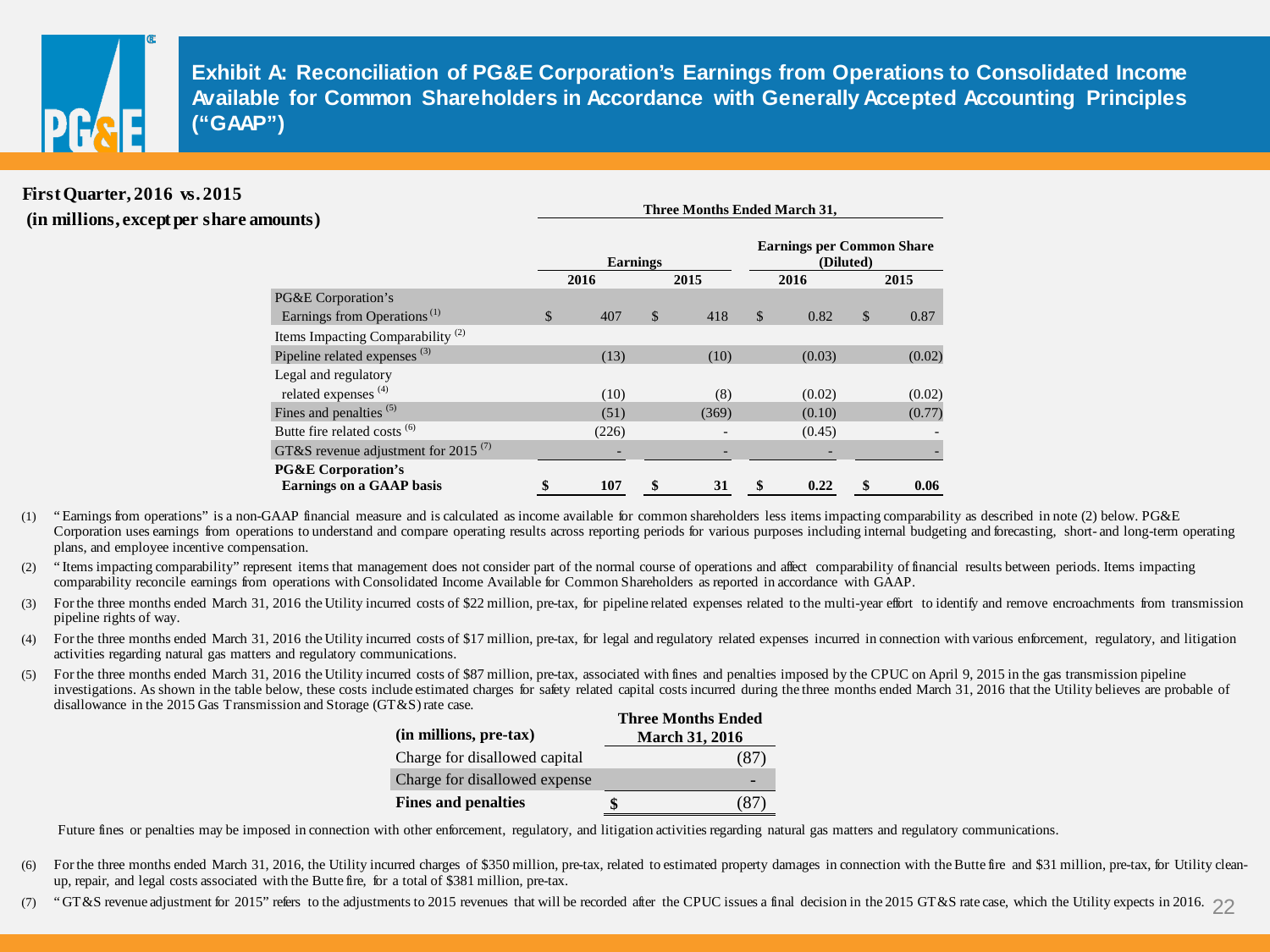

#### **First Quarter, 2016 vs. 2015 (\$/Share, Diluted)**

| First Quarter 2015 EPS from Operations <sup>(1)</sup> | <b>S</b> | 0.87   |
|-------------------------------------------------------|----------|--------|
|                                                       |          |        |
| Growth in rate base earnings                          |          | 0.05   |
| Miscellaneous                                         |          | 0.04   |
|                                                       |          |        |
| Timing of taxes $(2)$                                 |          | (0.08) |
| Gain on disposition of SolarCity stock <sup>(3)</sup> |          | (0.03) |
| Increase in shares outstanding                        |          | (0.03) |
| First Quarter 2016 EPS from Operations <sup>(1)</sup> |          | 0.82   |

(1) See Exhibit A for a reconciliation of EPS from Operations to EPS on a GAAP basis.

(2) Represents the timing of taxes reportable in quarterly financial statements.

(3) Represents the gain recognized during the three months ended March 31, 2015. No comparable gain was recognized in 2016.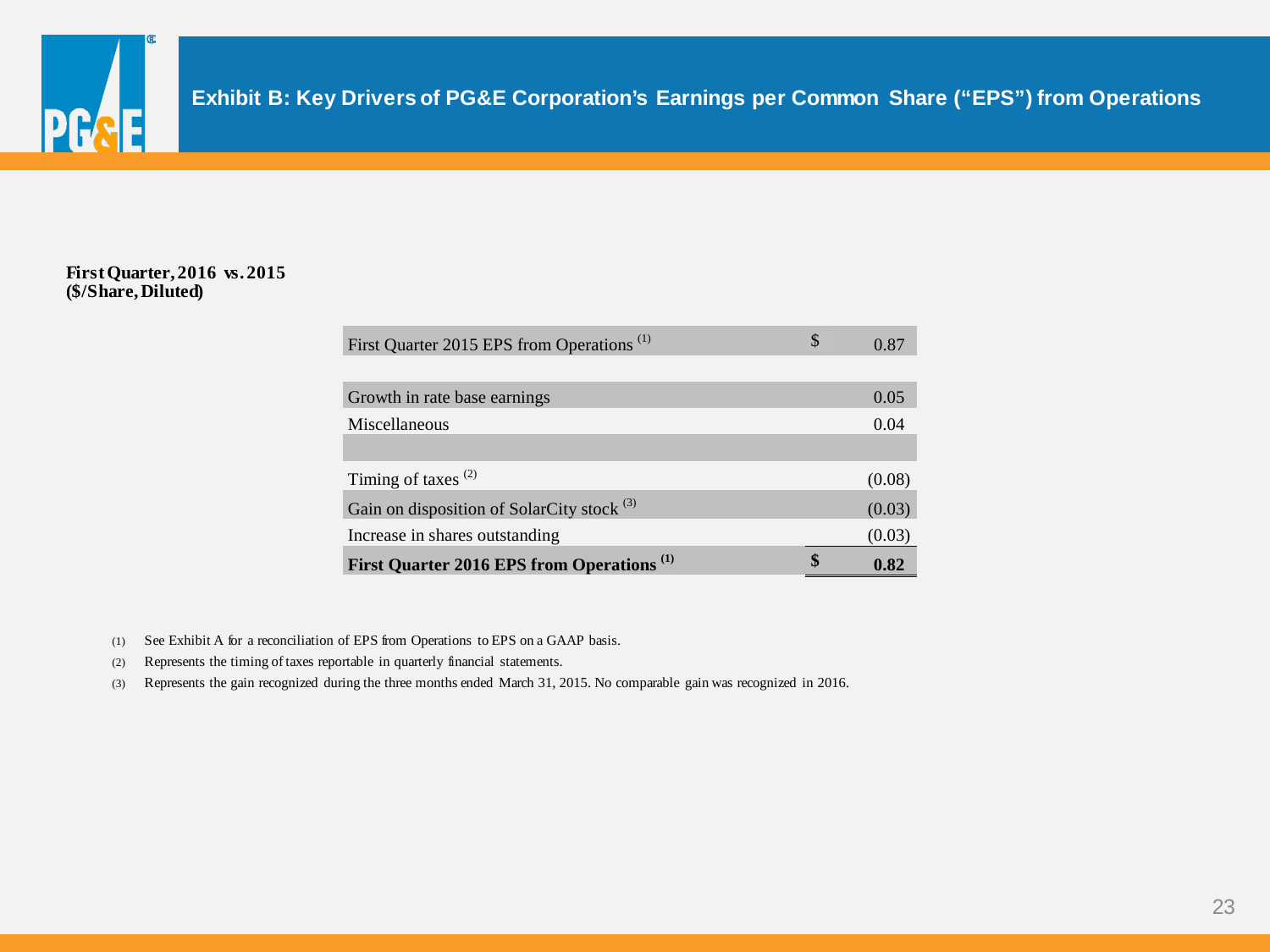

|                                                           | <b>2016 Performance Results</b> |               |      |                |  |                       |
|-----------------------------------------------------------|---------------------------------|---------------|------|----------------|--|-----------------------|
|                                                           |                                 | Q1            |      | <b>EOY</b>     |  | <b>Meets YTD</b>      |
|                                                           |                                 | <b>Actual</b> |      | <b>Target</b>  |  | Target <sup>(1)</sup> |
| Safety (includes both public and employee safety metrics) |                                 |               |      |                |  |                       |
| <b>Nuclear Operations Safety</b>                          |                                 |               |      |                |  |                       |
| Unit 1 Performance Indicator                              |                                 | 99.54         |      | 98.70          |  |                       |
| Unit 2 Performance Indicator                              |                                 | 100.00        |      | 98.70          |  |                       |
| <b>Electric Operations Safety</b>                         |                                 |               |      |                |  |                       |
| Transmission & Distribution Wires Down                    |                                 | $(109.3)$ %   |      | 0.00 %         |  |                       |
| 911 Emergency Response                                    |                                 | 97.80         | %    | 97.50 %        |  |                       |
| <b>Gas Operations Safety</b>                              |                                 |               |      |                |  |                       |
| Gas In-Line Inspection and Upgrade Index                  |                                 | 0.00          |      | 1.00           |  |                       |
| Gas Dig-ins Reduction                                     |                                 | 1.45          |      | 2.03           |  |                       |
| <b>Gas Emergency Response</b>                             |                                 | 20.35         |      | 21.00          |  |                       |
| <b>Employee Safety</b>                                    |                                 |               |      |                |  |                       |
| Lost Workday Case Rate                                    |                                 | 0.185         |      | 0.320          |  |                       |
| Serious Preventable Motor Vehicle Incident Rate           |                                 | 0.184         |      | 0.239          |  |                       |
| Timely Reporting of Injuries                              |                                 | 62.0          | $\%$ | 67.1 %         |  |                       |
| <b>Customer</b>                                           |                                 |               |      |                |  |                       |
| <b>Customer Satisfaction Score</b>                        |                                 | 75.7          |      | 75.5           |  |                       |
| <b>System Average Interruption Duration Index (SAIDI)</b> |                                 | 29.90         |      | 23.40          |  |                       |
| <b>Financial</b>                                          |                                 |               |      |                |  |                       |
| <b>Earnings from Operations</b>                           | \$                              | 407           |      | See note $(1)$ |  | See note $(1)$        |

*See following page for definitions of the operational performance metrics. The operational performance goals set under the PG&E Corporation 2016 Short Term Incentive Plan ("STIP") are based on the same operational metrics and targets.*

(1) The 2016 target for earnings from operations is not publicly reported but is consistent with the guidance range provided for 2016 EPS from operations of \$3.65 to \$3.85.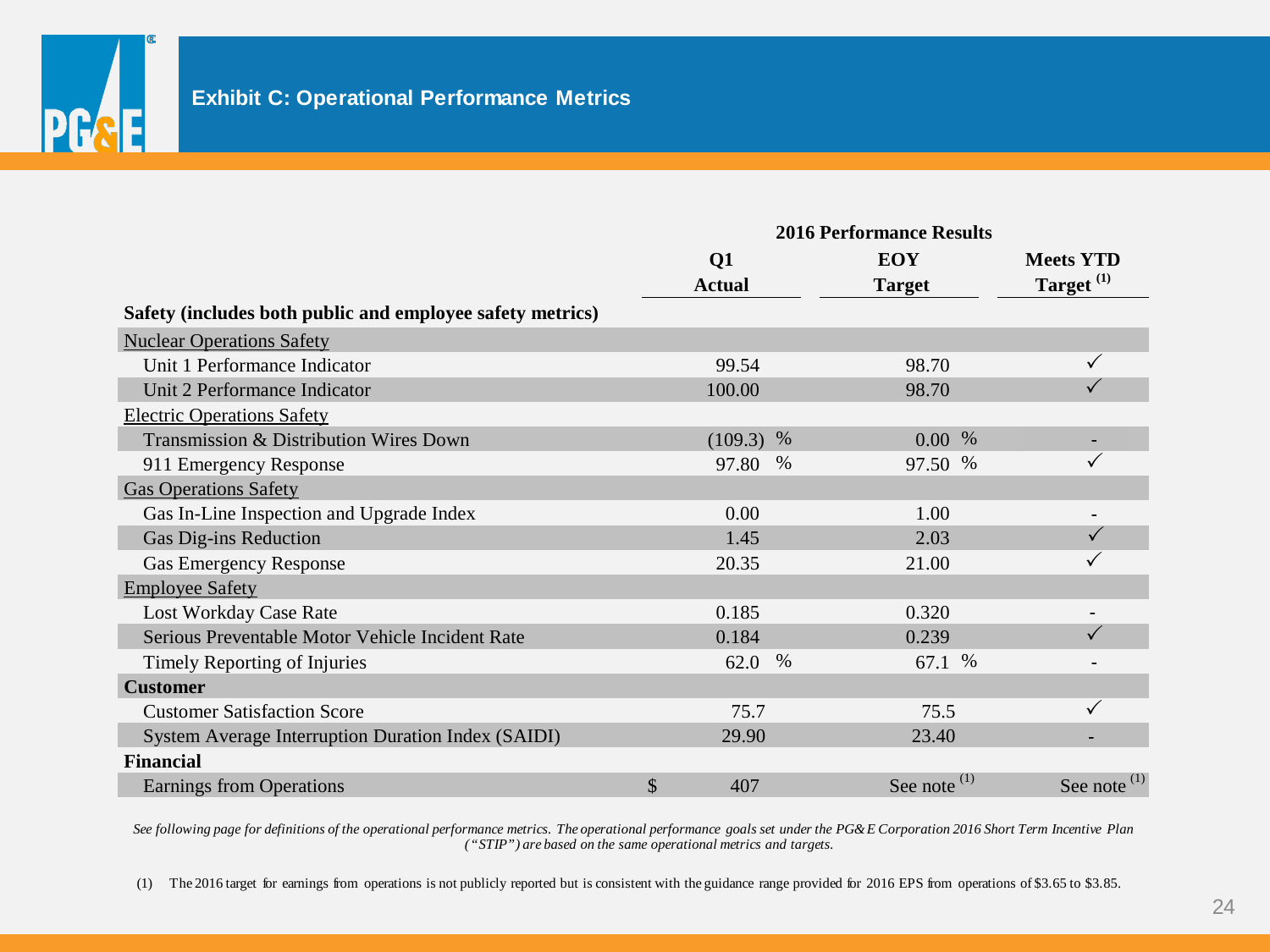

#### **Safety**

Public and employee safety are measured in four areas: 1. Nuclear Operations Safety, 2. Electric Operations Safety, 3. Gas Operations Safety, and 4. Employee Safety.

- 1. The safety of the Utility's nuclear power operations, Unit 1 and Unit 2, is an index comprised of 12 performance indicators for nuclear power generation that are regularly benchmarked against other nuclear power generators.
- 2. The safety of the Utility's electric operations is represented by (a) the number of wire down events with resulting unplanned sustained outages compared to the same report period of the previous year, and (b) the percentage of time that Utility personnel are on site within 60 minutes after receiving a 911 call of a potential Utility electric hazard.
- 3. The safety of the Utility's natural gas operations is represented by (a) the ability to complete planned in-line inspections and pipeline retrofit projects, measured by two equally weighted components of In-Line Inspections and In-Line Upgrades; (b) the timeliness (measured in minutes) of on-site response to gas emergency service calls; and (c) the number of third party "dig-ins" (i.e., damage resulting in repair or replacement of underground facility) to Utility gas assets per 1,000 Underground Service Alert tickets.
- 4. The safety of the Utility's employees is represented by (a) the number of lost workday cases incurred per 200,000 hours worked (or for approximately every 100 employees), (b) the number of serious preventable motor vehicle incidents that the driver could have reasonably avoided, per one million miles driven, and (c) the percentage of work-related injuries reported to the 24/7 Nurse Report Line within one day of the incident.

#### **Customer**

Customer satisfaction and service reliability are measured by:

- 1. The overall satisfaction (measured as a score of zero to 100) of customers with the products and services offered by the Utility, as measured through a quarterly survey performed by an independent third-party research firm.
- 2. The total time (measured in minutes) the average customer is without electric power during a given time period.

#### **Financial**

Earnings from Operations (shown in millions of dollars) measures PG&E Corporation's earnings power from ongoing core operations. It allows investors to compare the underlying financial performance of the business from one period to another, exclusive of items that management believes do not reflect the normal course of operations (items impacting comparability). EFO is not calculated in accordance with GAAP. For a reconciliation of EFO to Consolidated Income Available for Common Shareholders as reported in accordance with GAAP, see Exhibit A.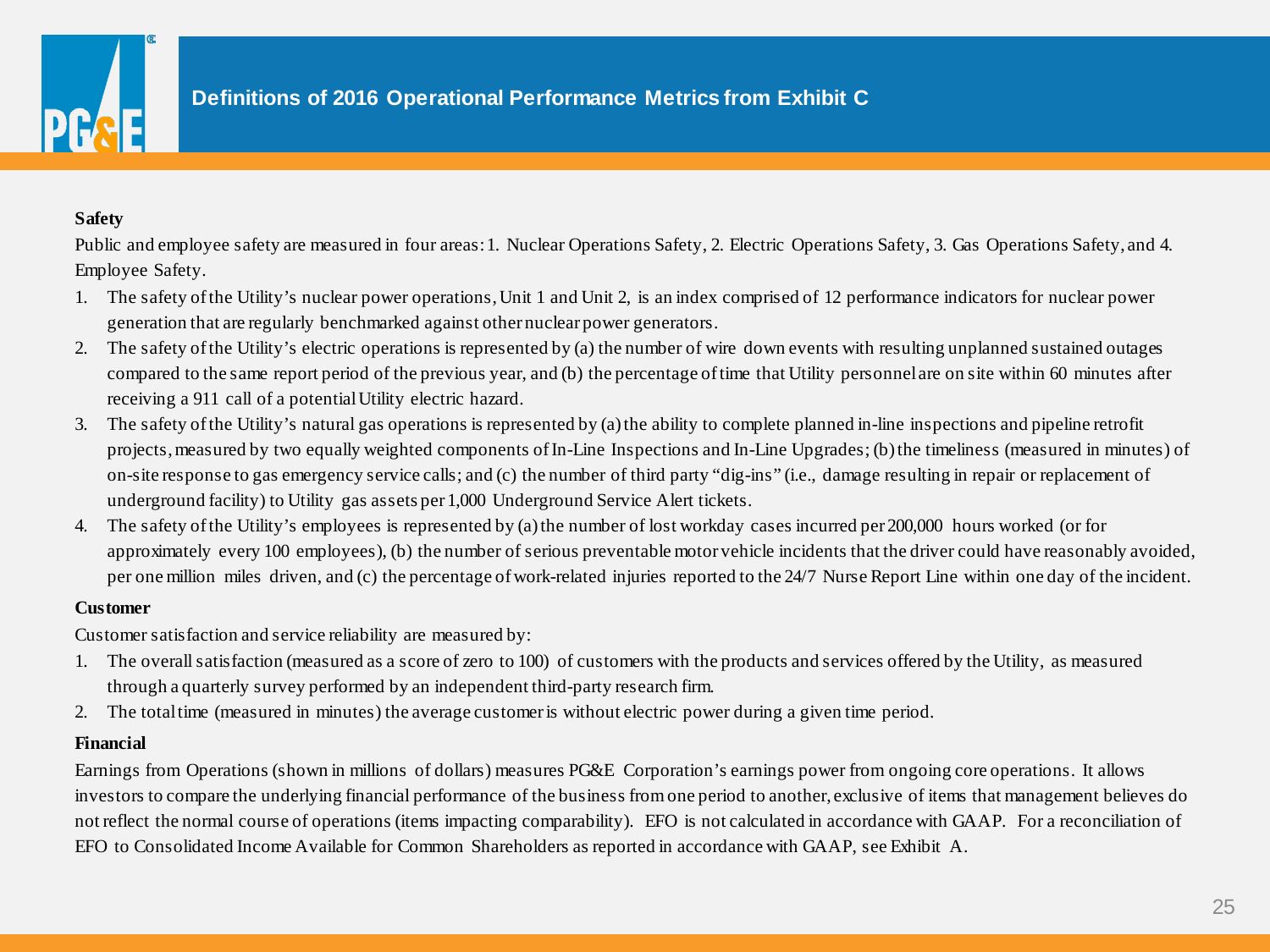

#### **First Quarter, 2016 vs. 2015**

|                                                       | <b>Three Months Ended March 31,</b> |           |  |  |
|-------------------------------------------------------|-------------------------------------|-----------|--|--|
|                                                       | 2016                                | 2015      |  |  |
| Sales from Energy Deliveries (in millions kWh)        | 19,540                              | 19,359    |  |  |
| Total Electric Customers at March 31                  | 5,333,298                           | 5,297,287 |  |  |
|                                                       |                                     |           |  |  |
| Total Gas Sales (in Bcf)                              | 226                                 | 217       |  |  |
| <b>Total Gas Customers at March 31</b>                | 4,433,903                           | 4,411,311 |  |  |
|                                                       |                                     |           |  |  |
| Sources of Electric Energy (in millions kWh)          |                                     |           |  |  |
| <b>Total Utility Generation</b>                       | 8,617                               | 7,802     |  |  |
| <b>Total Purchased Power</b>                          | 8,539                               | 9,291     |  |  |
| Total Electric Energy Delivered <sup>(1)</sup>        | 19,540                              | 19,359    |  |  |
|                                                       |                                     |           |  |  |
| Diablo Canyon Performance                             |                                     |           |  |  |
| <b>Overall Capacity Factor (including refuelings)</b> | 100 %                               | 99 %      |  |  |
| <b>Refueling Outage Period</b>                        | None                                | None      |  |  |
| Refueling Outage Duration during the Period (days)    | None                                | None      |  |  |
|                                                       |                                     |           |  |  |

(1) Includes other sources of electric energy totaling 2,384 kWh and 2,266 kWh for the three months ended March 31, 2016 and 2015, respectively.

*Please see the 2015 Annual Report on Form 10-K for additional information about operating statistics.*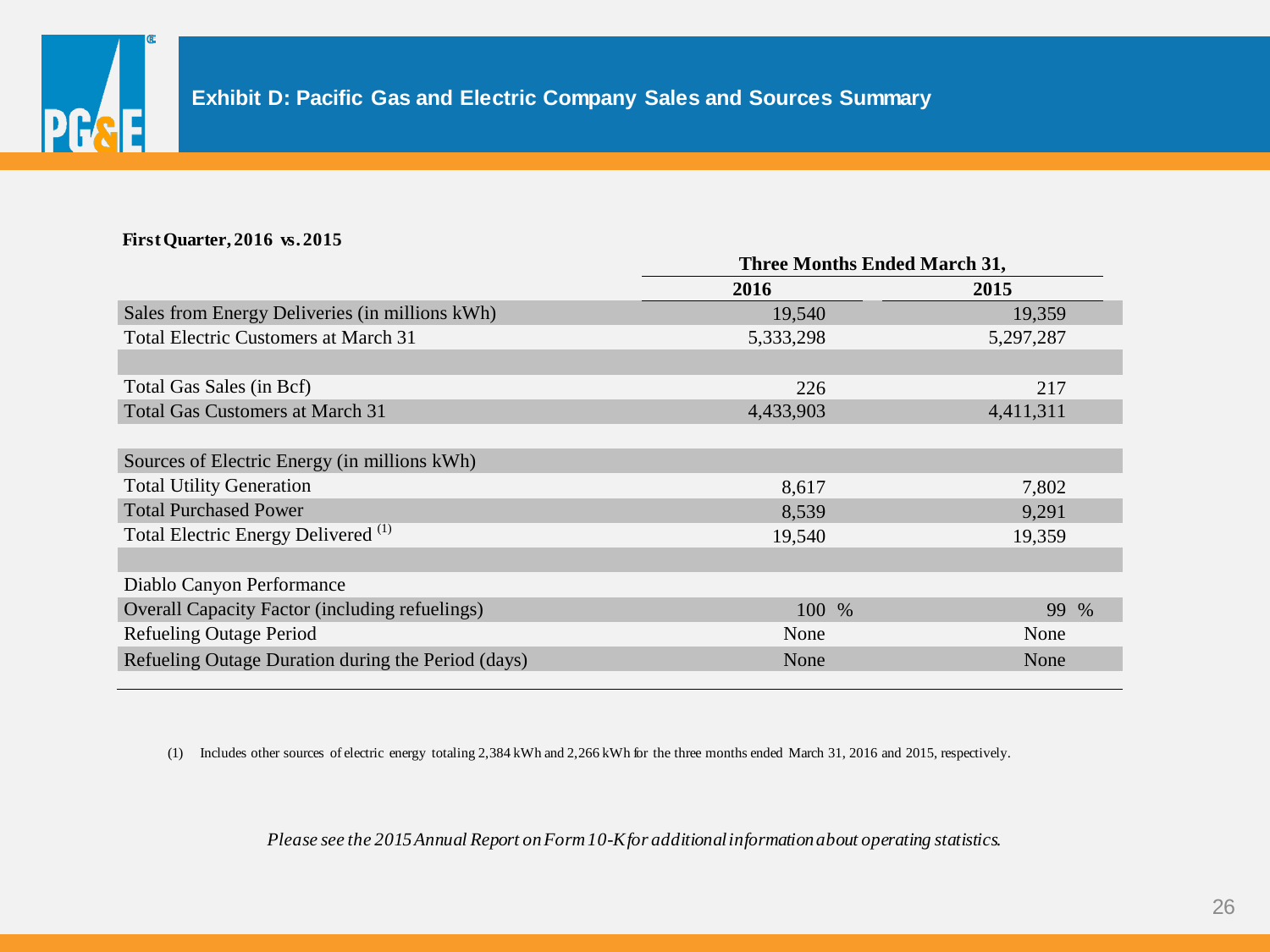

## **Exhibit E: PG&E Corporation's Earnings Per Share Guidance**

| <b>2016 EPS Guidance</b>                             | Low    |               | High   |
|------------------------------------------------------|--------|---------------|--------|
| Estimated EPS on an Earnings from Operations Basis   | 3.65   | <sup>\$</sup> | 3.85   |
| Estimated Items Impacting Comparability: (1)         |        |               |        |
| Pipeline related expenses <sup>(2)</sup>             | (0.18) | S             | (0.12) |
| Legal and regulatory related expenses <sup>(3)</sup> | (0.09) |               | (0.03) |
| Fines and penalties <sup>(4)</sup>                   | (0.52) |               | (0.52) |
| Butte fire related costs <sup>(5)</sup>              | (0.45) | $\tilde{}$    | (0.45) |
| GT&S revenue adjustment(s) for 2015 <sup>(6)</sup>   |        |               |        |
| <b>Estimated EPS on a GAAP Basis (6)</b>             | 2.41   |               | 2.73   |

(1) " Items impacting comparability" represent items that management does not consider part of the normal course of operations and affect comparability of financial results between periods. These items are included in calculating Consolidated Income Available for Common Shareholders in accordance with GAAP. These items are excluded when calculating "earnings from operations" which is a non-GAAP measure that provides additional insight into the underlying trends of the business allowing for a better comparison against historical results and expectations for future performance. PG&E Corporation uses earnings from operations to understand and compare operating results across reporting periods for various purposes including internal budgeting and forecasting, short- and long-term operating plans, and employee incentive compensation.

(2) " Pipeline related expenses" includes costs incurred to identify and remove encroachments from transmission pipeline rights-of-way. The pre-tax range of estimated costs is shown below.

|                           | 2016           |       |  |                 |
|---------------------------|----------------|-------|--|-----------------|
|                           | <b>Low EPS</b> |       |  | <b>High EPS</b> |
| $(in$ millions, pre-tax)  | guidance       |       |  | guidance        |
| Pipeline related expenses |                | (150) |  | (100)           |

(3) " Legal and regulatory related expenses" includes costs incurred in connection with various enforcement, regulatory, and litigation activities regarding natural gas matters and regulatory communications. The pre-tax range of estimated costs is shown below.

|                                       |          |                | 2016 |                 |
|---------------------------------------|----------|----------------|------|-----------------|
|                                       |          | <b>Low EPS</b> |      | <b>High EPS</b> |
| $(in$ millions, pre-tax)              | guidance |                |      | guidance        |
| Legal and regulatory related expenses |          |                |      | (25             |

(4) " Fines and penalties" includes actual and future fines and penalties resulting from various enforcement, regulatory and litigation activities regarding natural gas matters and regulatory communications. Guidance of ~\$440 million is consistent with the remaining estimated 2016 components of the \$1.6 billion final penalty decision the CPUC issued on April 9, 2015 in the gas transmission pipeline investigations. Guidance does not include amounts for other potential future fines or penalties, including a disallowance that may be imposed as an additional penalty for prohibited ex parte communications made in the  $2015$  GT &S rate. **2016**

| e case.                       | 4010       |                 |            |                 |
|-------------------------------|------------|-----------------|------------|-----------------|
|                               |            | <b>Low EPS</b>  |            | <b>High EPS</b> |
| (in millions, pre-tax)        |            | <b>Guidance</b> |            | <b>Guidance</b> |
| Charge for disallowed capital |            | (280)           |            | (280)           |
| Charge for disallowed expense | $\tilde{}$ | (160)           | $\tilde{}$ | (160)           |
| <b>Fines and penalties</b>    |            | (440)           | $\sim$ S   | (440)           |

(5) " Butte fire related costs" includes charges of \$350 million, pre-tax, related to estimated property damages in connection with the Butte fire and \$31 million, pre-tax, for Utility clean-up, repair, and legal costs associated with the Butte fire, for a total of \$381 million, pre-tax, recorded for the three months ended March 31, 2016. Guidance is consistent with the low end of the estimated range of these costs. The Utility is currently unable to estimate the high end of the range. **2016**

| 2010.    |       |                |                 |
|----------|-------|----------------|-----------------|
|          |       |                | <b>High EPS</b> |
| Guidance |       |                | Guidance        |
| $\sim$ b | (381) |                | (381)           |
|          |       | <b>Low EPS</b> |                 |

27

(6) The Earnings from Operations guidance assumes a reasonable timing and outcome in the 2015 GT&S rate case. " GT&S revenue adjustment(s) for 2015" refers to the adjustment(s) to 2015 revenues that will be recorded after the CPUC issues a final decision in the 2015 GT&S rate case, which the Utility expects in 2016.

*Actual financial results for 2016 may differ materially from the guidance provided. For a discussion of the factors that may affect future results, see the Safe Harbor Statements.*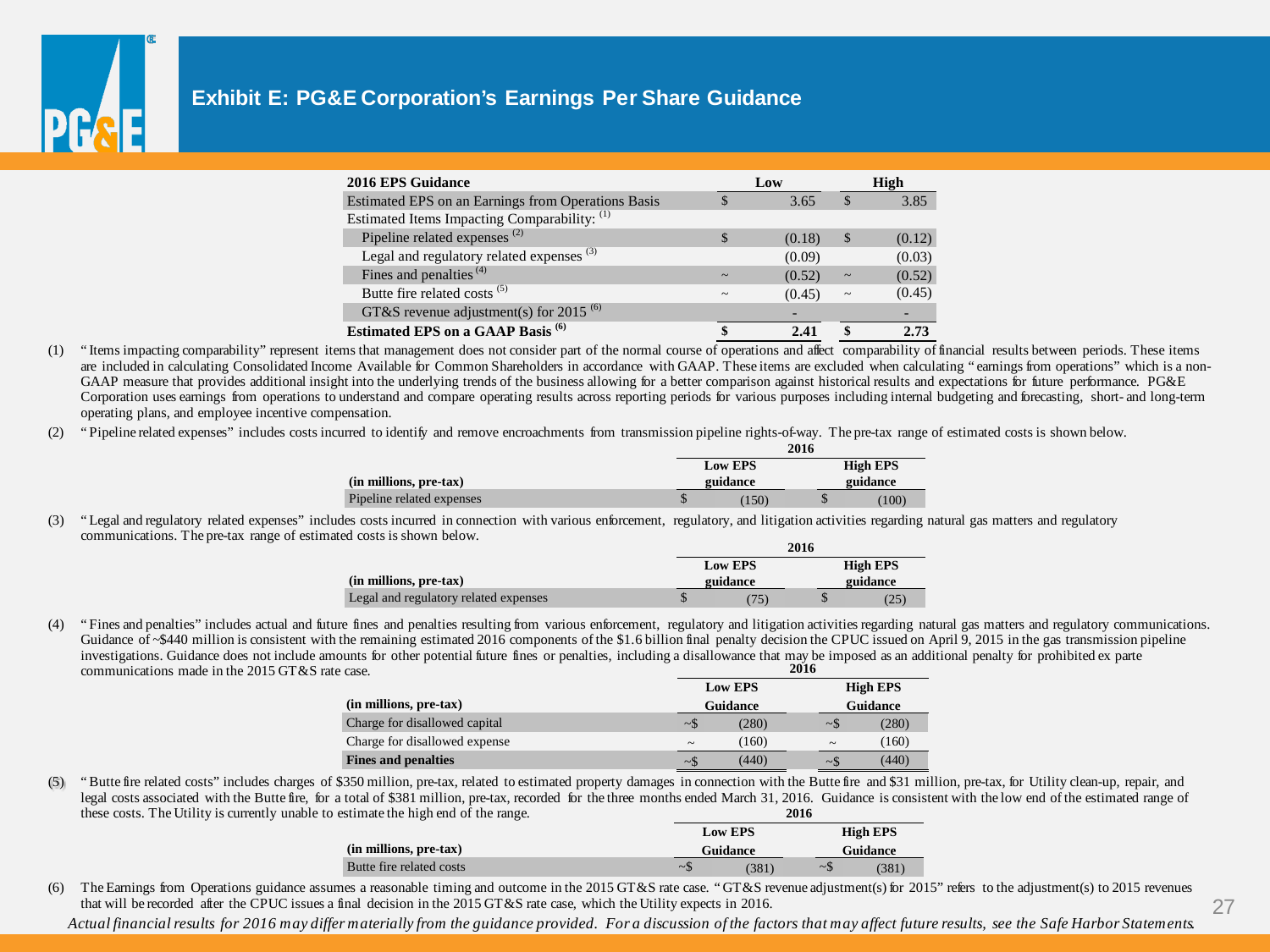

| <b>Variable</b>        | <b>Description of Change</b>                                  | <b>Earnings Impact</b> |
|------------------------|---------------------------------------------------------------|------------------------|
| Rate base              | $+/-$ \$100 million change in allowed rate base               | $+/-$ \$5 million      |
| Return on equity (ROE) | $+/- 0.1\%$ change in allowed ROE                             | $+/-$ \$17 million     |
| Share count            | $+/- 1\%$ change in average shares                            | $+/-$ \$0.04 per share |
| Revenues               | $+/-$ \$8 million change in at-risk revenue (pre-<br>$\tan$ ) | $+/-$ \$0.01 per share |

*These general earnings sensitivities on factors that may affect 2016 earnings are forward-looking statements that are based on various assumptions. Actual results may differ materially. For a discussion of the factors that may affect future results, see the Safe Harbor Statements.*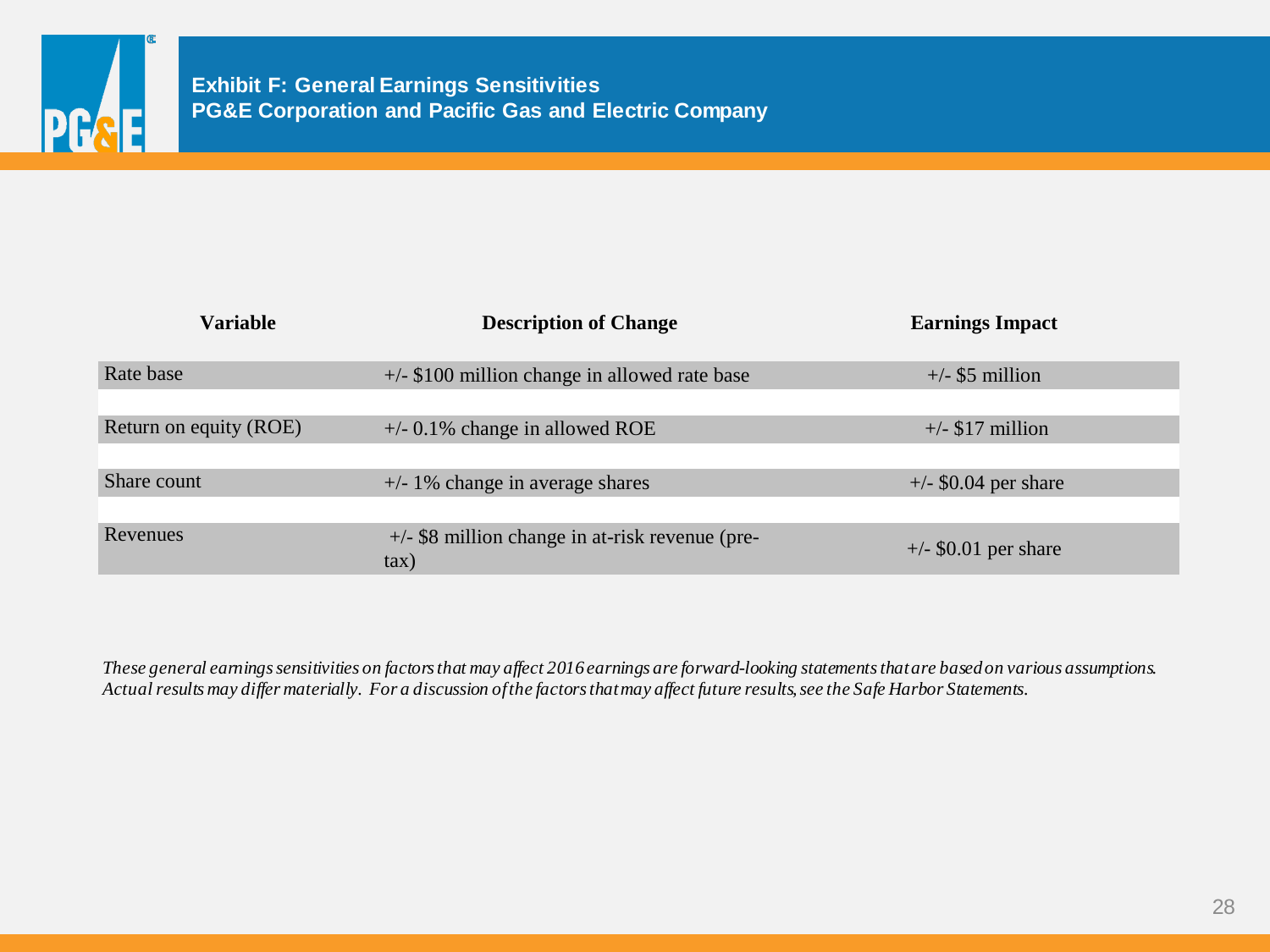

| <b>Regulatory Case</b> | Docket#     | <b>Key Dates</b>                                                                                                   |
|------------------------|-------------|--------------------------------------------------------------------------------------------------------------------|
| 2015 Gas Transmission  | A.13-12-012 | Dec 19, 2013 – Application filed                                                                                   |
| and Storage Rate Case  |             | Jan 16, 2014 - PG&E workshop                                                                                       |
|                        |             | Mar 7, 2014 – Supplemental testimony served                                                                        |
|                        |             | Mar 12, 2014 – Prehearing conference                                                                               |
|                        |             | Jul 15, 2014 – Supplemental testimony served                                                                       |
|                        |             | Aug 11, $2014 - ORA$ and Intervenor testimony                                                                      |
|                        |             | Aug 12, 2014 – Public participation hearings begin                                                                 |
|                        |             | Sep 9, 2014 – Public participation hearings conclude                                                               |
|                        |             | Sep 15, 2014 – Rebuttal testimony                                                                                  |
|                        |             | Sep 15, $2014 - PG & E$ files notice of improper ex parte communications                                           |
|                        |             | Sep 17, 2014 – Order to Show Cause regarding ex parte communications                                               |
|                        |             | Sep 24, 2014 – Case temporarily reassigned to Chief ALJ                                                            |
|                        |             | Sep $25$ , $2014 - GT\&S$ hearing and subsequent proceeding schedule suspended                                     |
|                        |             | Oct 1, 2014 – Case reassigned to ALJ Yip-Kikugawa                                                                  |
|                        |             | Oct 2, 2014 – Responses to Order to Show Cause                                                                     |
|                        |             | Oct 7, 2014 – Hearing on Order to Show Cause                                                                       |
|                        |             | Oct 16, 2014 – Proposed Decision and Alternate Proposed Decision in Order to Show Cause                            |
|                        |             | Oct 20, 2014 – Prehearing conference                                                                               |
|                        |             | Nov 5, 2014 – Comments on Proposed and Alternate Proposed Decisions in Order to Show Cause                         |
|                        |             | Nov 10, 2014 – Reply comments on Proposed and Alternate Proposed Decisions in Order to Show Cause                  |
|                        |             | Nov 20, 2014 – Final Decision and penalty issued in Order to Show Cause                                            |
|                        |             | Dec 19, 2014 – Supplemental comments on potential remedies regarding delayed schedule and SED report               |
|                        |             | Dec 30, 2014 – ORA Supplemental Testimony                                                                          |
|                        |             | Jan 9, 2015 – Supplemental reply comments                                                                          |
|                        |             | Jan 12, 2015 – PG&E Rebuttal to ORA Supplemental Testimony                                                         |
|                        |             | Feb 2-27, Mar $16-23$ , $2015$ – Evidentiary hearings                                                              |
|                        |             | Apr 29, $2015 -$ Opening briefs                                                                                    |
|                        |             | May $20$ , $2015$ – Reply briefs                                                                                   |
|                        |             | Jun 1, 2015 – Impact of penalty remedies on GT&S Rate Case                                                         |
|                        |             | Jun 3, 2015 – Prehearing Conference                                                                                |
|                        |             | Jun 8, 2015 – Serve San Bruno Compliance Plan                                                                      |
|                        |             | June 11, 2015 – Assigned Commissioner/ALJ Ruling Amending Scope and Schedule                                       |
|                        |             | Jun 24, 2015 - Supplemental testimony on penalty remedies overlap with GT&S<br>Jul 17, 2015 - Intervenor Testimony |
|                        |             | Aug 7, 2015 - PG&E Rebuttal Testimony                                                                              |
|                        |             | Sep $1, 2015$ – Hearings                                                                                           |
|                        |             | Sep 16, $2015 -$ Opening briefs on penalty remedies overlap with GT&S forecast                                     |
|                        |             | Sep 23, 2015 – Reply briefs on penalty remedies overlap with GT&S forecast                                         |
|                        |             | Oct 28, $2015 -$ Oral Argument                                                                                     |
|                        |             | TBD – Phase 1 Proposed Decision (initially anticipated 90 days following briefs)                                   |
|                        |             | At least 30 days after Proposed Decision - Phase 1 Final Decision anticipated                                      |
|                        |             | TBD – Phase 2 Proposed Decision to identify safety-related programs to qualify for the \$850M disallowance         |
|                        |             | TBD - Phase 2 Final Decision                                                                                       |
|                        |             |                                                                                                                    |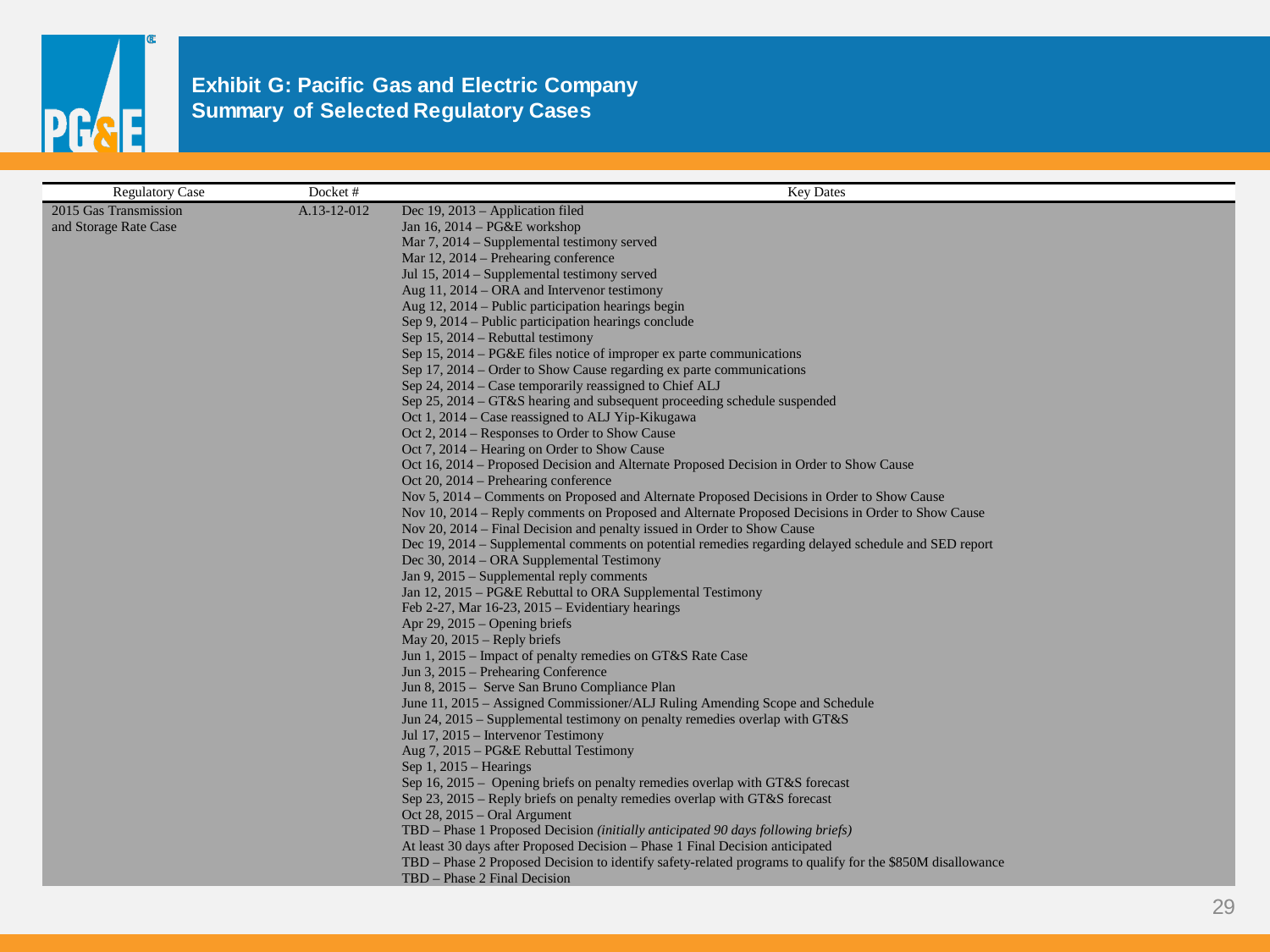

| <b>Regulatory Case</b>                                                                        | Docket#           | <b>Key Dates</b>                                                                                                                                                                                                                                                                                                                                                                                                                                                                                                                                                                                                                                                                                                                             |
|-----------------------------------------------------------------------------------------------|-------------------|----------------------------------------------------------------------------------------------------------------------------------------------------------------------------------------------------------------------------------------------------------------------------------------------------------------------------------------------------------------------------------------------------------------------------------------------------------------------------------------------------------------------------------------------------------------------------------------------------------------------------------------------------------------------------------------------------------------------------------------------|
| 2017 General Rate Case (Phase I)                                                              | A. 15-09-001      | Sep 1, 2015 - Application Filed<br>Sep 29, 2015 - Application Workshop<br>Oct 29, 2015 – Prehearing conference<br>Jan 22, 2016 - PG&E Supplemental Testimony on gas distribution recordkeeping<br>Feb 22, 2016 - PG&E Supplemental Testimony on updated tax forecast, labor escalation<br>Apr 8, 2016 – ORA testimony<br>Apr 29, 2016 – Intervenor testimony<br>May-Jun, 2016 - Settlement discussions<br>May 2016 - Public participation hearings<br>May 27, 2016 – Rebuttal testimony<br>Jun 13-Jul 1, 2016 – Evidentiary hearings<br>Jul 22, 2016 – Comparison Exhibit<br>Aug $1, 2016$ – Opening briefs<br>Aug $15$ , $2016$ – Reply briefs<br>Nov 1, 2016 – Proposed decision anticipated<br>Dec $1, 2016$ – Final decision anticipated |
| <b>Transmission Owner Rate Case</b><br>(TO17)                                                 | ER15-2294         | Jul 29, 2015 – PG&E files TO17 rate case seeking an annual revenue requirement for 2016<br>Sep 30, 2015 – FERC accepts TO17 making rates effective March 1, 2016 and establishing settlement process<br>Oct 19, 2015 – FERC settlement conference<br>Feb 4-5, 2016 – FERC settlement conference<br>Mar 18, 2016 – FERC settlement conference<br>May 3, 2016 – FERC settlement conference                                                                                                                                                                                                                                                                                                                                                     |
| Gas Distribution System Records<br>Order Instituting Investigation and<br>Order to Show Cause | $I.14-11-008$     | Nov 20, $2014 - OII$ issued<br>Dec 15, 2014 – Comments on preliminary scoping memo<br>Dec 18, $2014 - SED$ reply comments<br>Dec 22, 2014 – PG&E initial report in OII and reply comments on preliminary scoping memo<br>Mar 9, 2015 – Prehearing conference<br>Sept 30, 2015 – SED supplemental testimony and workpapers<br>Oct 14, 2015 – Intervenor testimony<br>Nov 12, 2015 – PG&E reply testimony<br>Dec 18, 2015 – SED and intervenor rebuttal testimony<br>Jan 19-22, 2016 - Hearings<br>Feb $26$ , $2016$ – Opening briefs<br>Apr $1, 2016$ – Reply briefs<br>Within 60 days of reply briefs - Presiding Officer's decision expected                                                                                                |
| Ex Parte Order Instituting<br>Investigation and Order to Show<br>Cause                        | $I.15 - 11 - 015$ | Nov 23, 2015 - OII issued<br>Dec 3, 2015 – City of San Bruno, City of San Carlos and TURN comments on need for evidentiary hearings, issues and schedule in the proceeding<br>Jan 8, 2016 – ALJ Bushey orders meet and confer among parties and sets prehearing conference date<br>Jan 27, 2016 – Parties meet to discuss issues for hearing and briefing<br>Jan 28, 2016 – PG&E (on behalf of parties) submits joint report on meet and confer to determine hearing issues<br>Feb 26, 2016 - Status report on resolving hearing issues due to Commission<br>Mar 1, 2016 – Prehearing conference<br>Apr 18, 2016 – Joint meet and confer report filed by parties<br>Apr 20, 2016 – Prehearing conference                                     |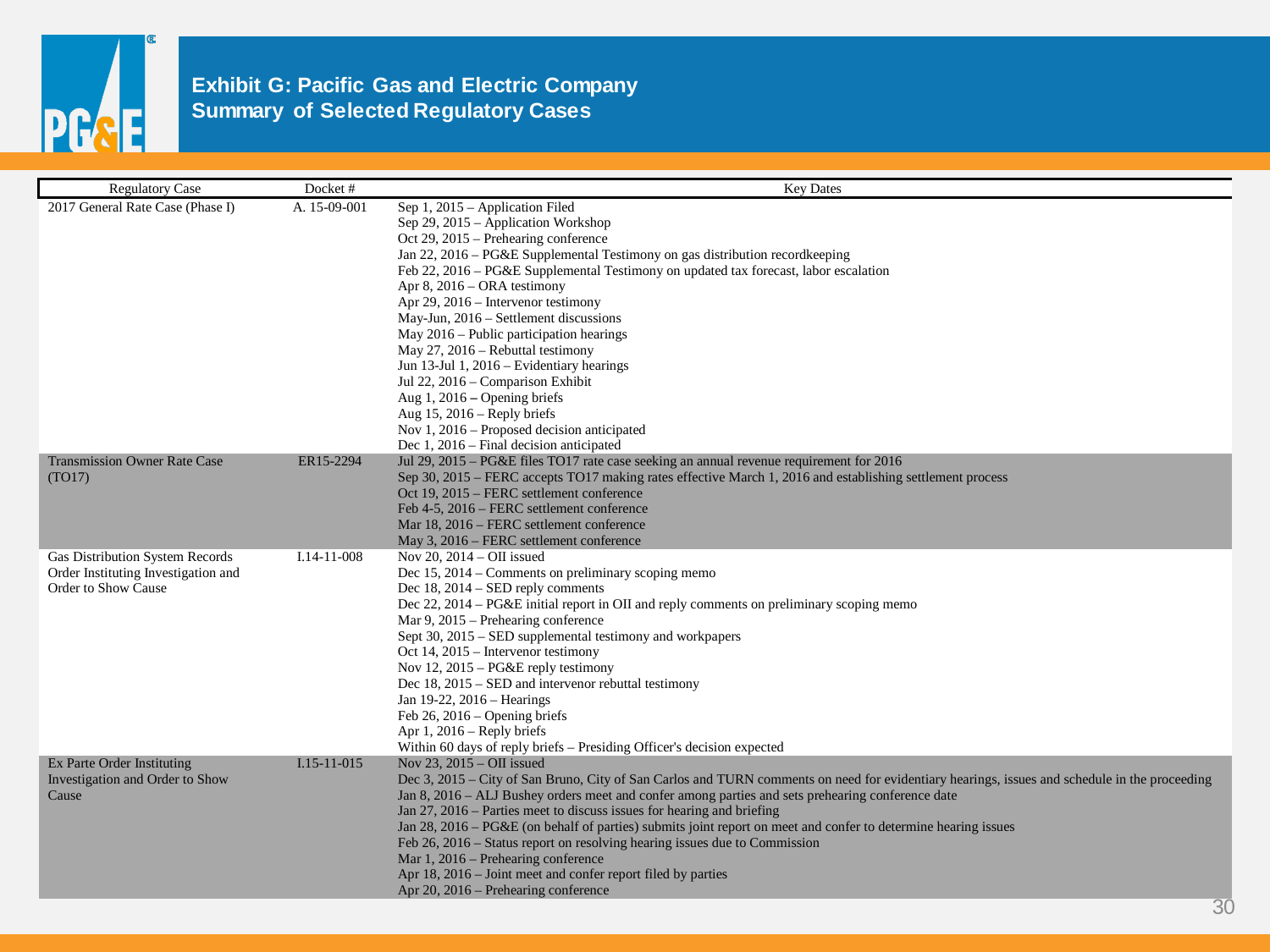

| <b>Regulatory Case</b>              | Docket#     | <b>Key Dates</b>                                                                        |
|-------------------------------------|-------------|-----------------------------------------------------------------------------------------|
| Safety Culture and Governance Order | I.15-08-019 | Sept $2$ , $2015 - OII$ issued                                                          |
| <b>Instituting Investigation</b>    |             | Oct 30, 2015 – PG&E submits discovery responses to SED                                  |
|                                     |             | Dec 15, 2015 – PG&E submits discovery responses to SED                                  |
|                                     |             | Jan 25, 2016 – PG&E submits discovery responses to SED                                  |
|                                     |             | Mar 2016 – SED hires NorthStar Consulting                                               |
|                                     |             | Apr-May 2016 – PG&E hosts series of orientation meetings with NorthStar Consulting      |
| Net Energy Metering OIR             | R.14-07-002 | Jul 17, 2014 – Commission issues OIR to establish net metering successor tariffs        |
|                                     | D.16-01-044 | Aug 11, 2014 – Staff workshop on Public Tool                                            |
|                                     |             | Aug $18$ , $2014$ – Comments on OIR                                                     |
|                                     |             | Aug 26, 2014 – Reply comments on OIR                                                    |
|                                     |             | Oct 6, 2014 – Comments on staff workshop and Public Tool                                |
|                                     |             | Oct 20, 2014 – Reply comments on staff workshop and Public Tool                         |
|                                     |             | Oct 30, 2014 – Prehearing conference                                                    |
|                                     |             | Dec 2, 2014 – Webinar on Public Tool                                                    |
|                                     |             | Dec 16, 2014 – Public workshop on Public Tool                                           |
|                                     |             | Jan 23, 2015 – Scoping memo issued                                                      |
|                                     |             | Apr 28, 2015 – Comments on draft Public Tool                                            |
|                                     |             | Jun 4, 2015 - Staff papers entered into record                                          |
|                                     |             | Jul 2015 – Final version of Public Tool released                                        |
|                                     |             | Aug 3, 2015 – Party proposals filed and served                                          |
|                                     |             | Aug 10, 2015 – Request for evidentiary hearings                                         |
|                                     |             | Aug 14, 2015 – Responses to requests for evidentiary hearings                           |
|                                     |             | Sep 1, 2015 – Comments on party proposals and/or staff papers                           |
|                                     |             | Sep $15$ , $2015$ – Reply comments                                                      |
|                                     |             | Sep 18, 2015 – Prehearing Conference                                                    |
|                                     |             | Sep 21, 2015 – Opening Testimony                                                        |
|                                     |             | Sep 30, 2015 – Rebuttal Testimony                                                       |
|                                     |             | Oct 5-7, 2015 – Evidentiary Hearings                                                    |
|                                     |             | Oct 19, $2015 -$ Opening Briefs                                                         |
|                                     |             | Oct 26, $2015$ – Reply Briefs                                                           |
|                                     |             | Nov 2, 2015 – Opening comments on AB 693 and alternatives for disadvantaged communities |
|                                     |             | Nov 9, 2015 – Reply comments on AB 693 and alternatives for disadvantaged communities   |
|                                     |             | Dec $11, 2015$ – Commission updated the scope of issues for this proceeding             |
|                                     |             | Dec 15, 2015 – Proposed Decision                                                        |
|                                     |             | Dec 23, 2015 - ALJ issued ruling accepting staff proposal to create reservation system  |
|                                     |             | Jan 7, 2016 – Opening comments on Proposed Decision                                     |
|                                     |             | Jan 12, 2016 – Final Oral Arguments                                                     |
|                                     |             | Jan 15, 2016 - Reply comments on Proposed Decision<br>Jan 20, 2016 – All-Party meeting  |
|                                     |             |                                                                                         |
|                                     |             | Jan 27, 2016 – Revised Proposed Decision                                                |
|                                     |             | Jan $28$ , $2016$ – Final Decision                                                      |
|                                     |             | Mar $7, 2016 - PG & E$ files request for rehearing of final decision                    |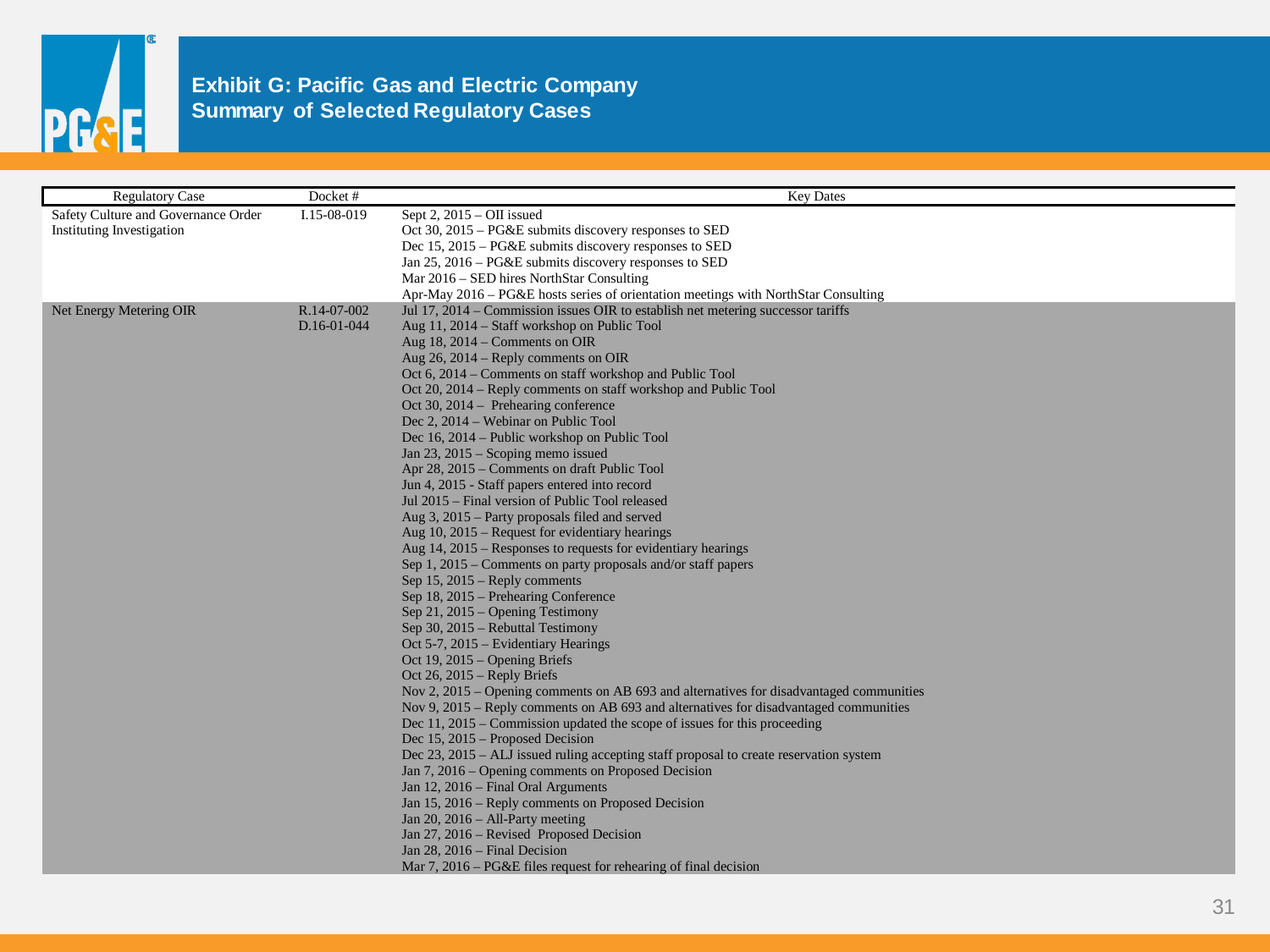

| <b>Regulatory Case</b>              | Docket#      | <b>Key Dates</b>                                                                                                           |
|-------------------------------------|--------------|----------------------------------------------------------------------------------------------------------------------------|
| <b>Residential Rate OIR</b>         | R.12-06-013  | Jan 28, 2014 – Summer 2014 rate design reform proposal (Phase 2) filed                                                     |
| Phase 1: long-term rate design      | D.14-06-029  | Feb 28, 2014 – Long-term rate design reform proposal (Phase 1) filed                                                       |
| Phase 2: 2014 summer rate relief    | D.15-07-001  | Mar 5, 2014 – PG&E, ORA and TURN settle for Summer 2014 rate design issues in Phase 2                                      |
|                                     |              | Mar 12, 2014 – Phase 2 rebuttal testimony                                                                                  |
|                                     |              | Mar 25, 2014 – Phase 2 evidentiary hearings                                                                                |
|                                     |              | Apr 7, 2014 – Phase 2 opening briefs<br>Apr $16$ , $2014$ – Phase 2 reply briefs                                           |
|                                     |              | Jun 12, 2014 – Final decision in Phase 2                                                                                   |
|                                     |              | Sep 15, $2014$ – Phase 1 intervenor testimony                                                                              |
|                                     |              | Sep 22, 2014 – Phase 1 opening brief on default Time-of-Use pilots                                                         |
|                                     |              | Oct 3, 2014 – Phase 1 reply brief on default TOU pilots                                                                    |
|                                     |              | Oct 15, 2014 – Phase 1 rebuttal testimony                                                                                  |
|                                     |              | Nov 3-25, $2014$ – Phase 1 evidentiary hearings                                                                            |
|                                     |              | Jan $5$ , $2015$ – Phase 1 opening briefs                                                                                  |
|                                     |              | Jan $26$ , $2015$ – Phase 1 reply briefs                                                                                   |
|                                     |              | Apr 21, 2015 – Proposed decision                                                                                           |
|                                     |              | May 11, 2015 – Comments on proposed decision<br>May $16$ , $2015$ – Reply comments                                         |
|                                     |              | Jul 3, 2015 – Final Decision approved (D.15-07-001)                                                                        |
|                                     |              | Sep 1, 2015 – Implemented 2015 rate change                                                                                 |
|                                     |              | Feb 17, 2016 – Advice letter filings to implement required 2016 rate changes                                               |
|                                     |              | Mar 9, 2016 – Commission ruling to show cause in response to rate changes proposed in advice letter                        |
|                                     |              | Mar 11, 2016 – PG&E response to ruling to show cause                                                                       |
|                                     |              | Mar 24, 2016 – Advice letter filing proposing three-tiered rate structure resolving contradictory requirements             |
|                                     |              | Apr 20, 2016 –Draft resolution to approve proposed three tier rate structure                                               |
| Electric Vehicle Infrastructure and | A. 15-02-009 | Feb $9, 2015$ – Filed application                                                                                          |
| <b>Education Program</b>            |              | Mar 2, 2015 – MCE filed Motion to Consolidate IOUs' applications                                                           |
|                                     |              | Mar $13$ , $2015$ – Protests to the application                                                                            |
|                                     |              | Mar 17 2015 – Responses to Motion to Consolidate                                                                           |
|                                     |              | Mar $23\,2015$ – Replies to protests                                                                                       |
|                                     |              | May 5, 2015 – Prehearing Conference                                                                                        |
|                                     |              | Jun 12, 2015 – Second Prehearing Conference<br>Jun 16, 2015 – ALJ Ruling requesting comments on phasing of PG&E's proposal |
|                                     |              | $Sep 4, 2015 - Scoping Memo$                                                                                               |
|                                     |              | Oct 12, 2015 – Phase 1 Supplemental testimony                                                                              |
|                                     |              | Nov 30, 2015 – Phase 1 Intervenor testimony                                                                                |
|                                     |              | Dec 21, 2015 – Phase 1 Rebuttal testimony                                                                                  |
|                                     |              | Mar 1, 2016 – Report on status of settlement negotiations                                                                  |
|                                     |              | Mar 8, 2016 – Phase 1 Case Management statement due                                                                        |
|                                     |              | Mar $21, 2016$ – PG&E and several parties file settlement agreement                                                        |
|                                     |              | Apr 25-28, 2016 – Evidentiary hearings                                                                                     |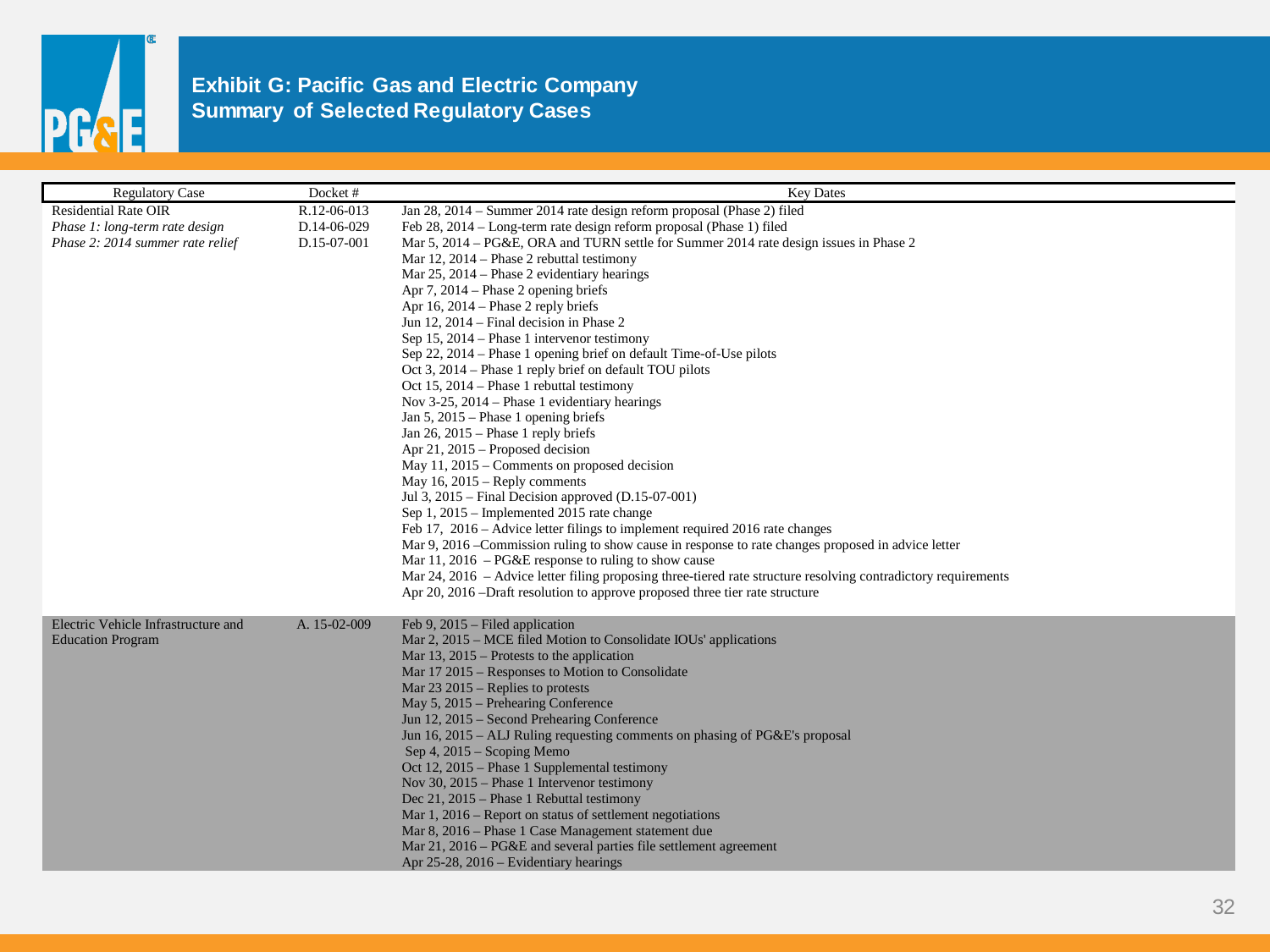

| <b>Regulatory Case</b>                                                                                                     | Docket#                                   | <b>Key Dates</b>                                                                                                                                                                                                                                                                                                                                                                                                                                                                                                                                                                                                                                                                                                                                                                                                                                                                                                                                                                                                                                                                                                                                                                                                                                                                                                                                                                                                                                                                                           |    |
|----------------------------------------------------------------------------------------------------------------------------|-------------------------------------------|------------------------------------------------------------------------------------------------------------------------------------------------------------------------------------------------------------------------------------------------------------------------------------------------------------------------------------------------------------------------------------------------------------------------------------------------------------------------------------------------------------------------------------------------------------------------------------------------------------------------------------------------------------------------------------------------------------------------------------------------------------------------------------------------------------------------------------------------------------------------------------------------------------------------------------------------------------------------------------------------------------------------------------------------------------------------------------------------------------------------------------------------------------------------------------------------------------------------------------------------------------------------------------------------------------------------------------------------------------------------------------------------------------------------------------------------------------------------------------------------------------|----|
| 2015 Electric Distribution Resources<br>Plan (DRP)                                                                         | A.15-07-006,<br>R.14-08-013               | Aug 13, 2014 – Commission issues OIR directing utilities to file Electric Distribution Resources Plans<br>Sep 5, $2014$ – Comments on OIR<br>Sep $17, 2014$ – Workshop I<br>Sep 22, 2014 – Reply Comments on OIR<br>Nov 17, 2014 – Draft Guidance Issued<br>Dec 12, 2014 – Comments on Draft Guidance<br>Jan $8, 2015$ – Workshop II<br>Feb 6, 2015 – Final Guidance Ruling issued<br>Apr $13$ , $2015 - Workshop III$<br>Jul 1, 2015 – PG&E files Electric Distribution Resources Plan<br>Aug 31, 2015 – Protests/comments due<br>Sep $15$ , $2015$ – Replies to protests due<br>Sep 30, 2015 – Prehearing Conference<br>Nov 6, 2015 - Joint IOU/CAISO Workshop<br>Nov 9-10, 2015 – Integration Capacity Analysis (ICA) Workshop<br>Dec 3, 2015 - ICA Workshop Report filed<br>Jan 8, 2016 – ALJ Ruling inviting pre-workshop comments to Locational Net Benefits Analysis (LNBA) methodologies and Demonstration Project<br>$(Demo)$ B<br>Jan 26, 2016 – Pre-LNBA Workshop Comments Filed<br>Jan 27, 2016 – ACR/ALJ Ruling issuing Scope and Schedule<br>Feb 1, 2016 – LNBA, Alternate Proposal and Related Demo B Workshop<br>Feb 4, 2016 – Case reassigned to ALJ Kelly<br>Mar 2016 – Workshop on Field Demos C-F<br>Apr 2016 – DRP/IDER workshop to discuss sourcing mechanisms in Field Demos C-F<br>May 2016 – Comments on Field Demos C-F and alternatives<br>Jul 2016 – Proposed Decision on Field Demos C-F<br>Aug 2016 – Final Decision on Field Demos C-F<br>Sept 2016 – Begin Field Demos C-F |    |
| Order Instituting Rulemaking to<br>Examine the Commission's Energy<br><b>Efficiency Risk/Reward Incentive</b><br>Mechanism | R.09-01-019                               | Jan 22, 2016 – Amended Scoping Memo setting forth the schedule and scope for the hearing<br>Feb $5, 2016$ – Ruling revising the schedule<br>Mar $18$ , $2016$ – Proposals to resolve issues in scope<br>Apr $8, 2016$ – Opening comments on the proposals<br>Apr 15, $2016$ – Deadline to request evidentiary hearings<br>Jul 5-8, 2016 – Evidentiary hearings, if necessary                                                                                                                                                                                                                                                                                                                                                                                                                                                                                                                                                                                                                                                                                                                                                                                                                                                                                                                                                                                                                                                                                                                               |    |
| Order Instituting Rulemaking on the<br>Commission's Natural Gas and<br><b>Electric Safety Citation Programs</b>            | R.14-05-013<br>D.14-12-001<br>D.15-05-054 | May 21, 2014 – Commission issues OIR for electric citation program by Jan 1, 2015 complying with SB 291<br>Jun 20, 2014 – Opening comments on proposed electric citation program<br>Jul 1, 2014 – SB 291 deadline for gas citation program<br>Jul 7, 2014 – Reply comments on proposed electric citation program<br>Aug $13$ , $2014$ – Prehearing conference<br>Sep 26, $2014 -$ Scoping memo<br>Oct 29, 2014 – Proposed decision on electric citation program<br>Nov 18, 2014 – Comments on proposed decision<br>Nov $24$ , $2014$ – Reply comments on proposed decision<br>Dec 4, 2014 – Final interim decision adopting electric safety citation program<br>Jan 7, 2015 – PG&E application for rehearing<br>May 21, $2015$ – Application for rehearing denied<br>Aug 20, 2015 – PG&E pays first electric citation (\$450k)<br>Oct 1, 2015 – Phase II Scoping Memo<br>Nov 2, 2015 – Opening Comments on the Phase II Scoping Memo                                                                                                                                                                                                                                                                                                                                                                                                                                                                                                                                                                       | 33 |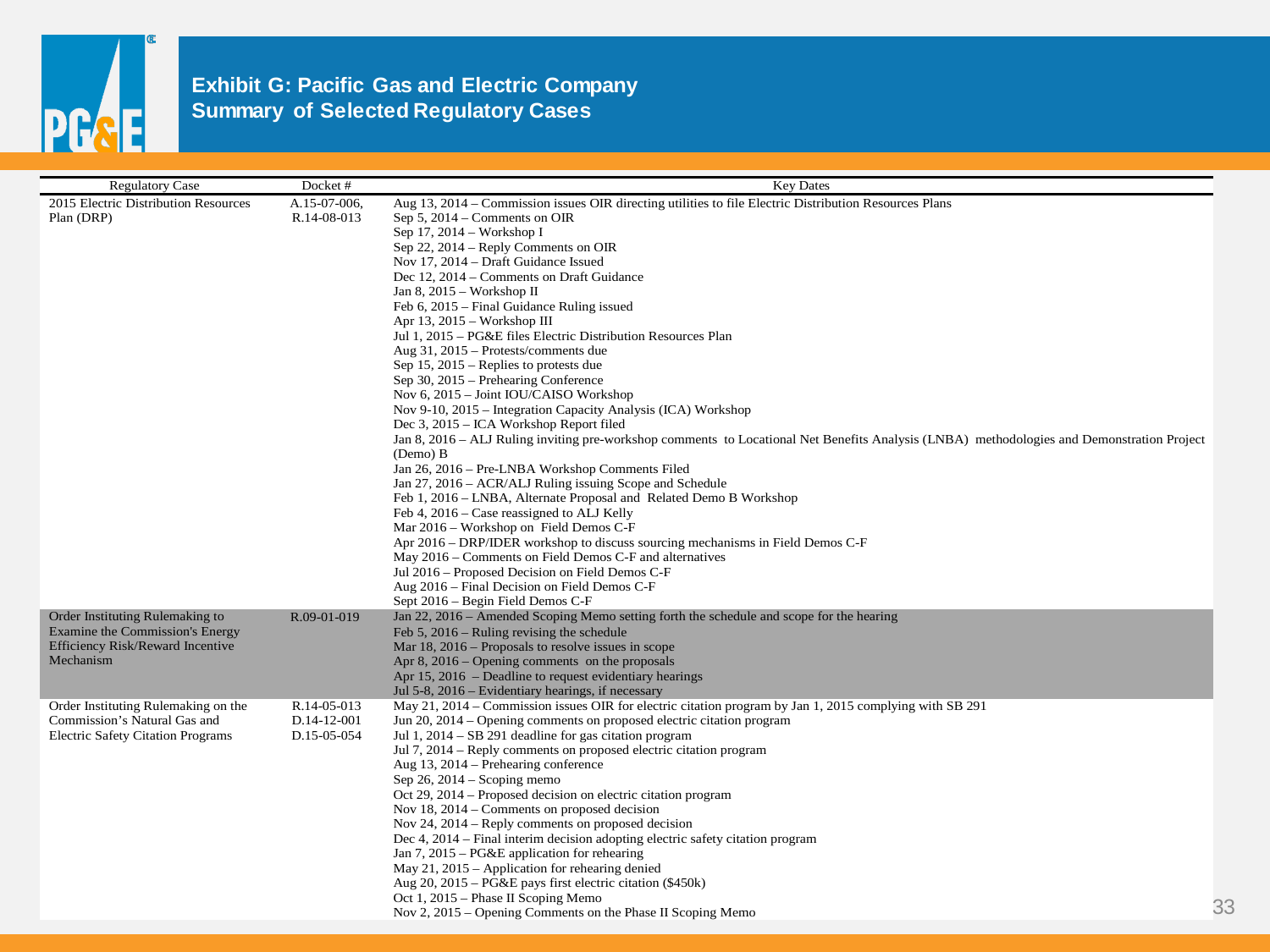

| <b>Regulatory Case</b>                                                                                                                                                     | Docket#      | <b>Key Dates</b>                                                                                                                                                                                                                                                                                                                                                                                                                                                                                                                                                                                                                                                                                                                                                                                                                                                                                                                                                                                                                                                                                                                                                                                                                                                                                                                                                                                                                                                                                                                                                                                                                                                                                                                                                                                                                                                                                                                                                                                                                                                                                                                                                                                                                                                                                                                                                                                                                                                                                                                                                                                                                                                                                                                                                                                                                                                                                                                         |    |
|----------------------------------------------------------------------------------------------------------------------------------------------------------------------------|--------------|------------------------------------------------------------------------------------------------------------------------------------------------------------------------------------------------------------------------------------------------------------------------------------------------------------------------------------------------------------------------------------------------------------------------------------------------------------------------------------------------------------------------------------------------------------------------------------------------------------------------------------------------------------------------------------------------------------------------------------------------------------------------------------------------------------------------------------------------------------------------------------------------------------------------------------------------------------------------------------------------------------------------------------------------------------------------------------------------------------------------------------------------------------------------------------------------------------------------------------------------------------------------------------------------------------------------------------------------------------------------------------------------------------------------------------------------------------------------------------------------------------------------------------------------------------------------------------------------------------------------------------------------------------------------------------------------------------------------------------------------------------------------------------------------------------------------------------------------------------------------------------------------------------------------------------------------------------------------------------------------------------------------------------------------------------------------------------------------------------------------------------------------------------------------------------------------------------------------------------------------------------------------------------------------------------------------------------------------------------------------------------------------------------------------------------------------------------------------------------------------------------------------------------------------------------------------------------------------------------------------------------------------------------------------------------------------------------------------------------------------------------------------------------------------------------------------------------------------------------------------------------------------------------------------------------------|----|
| Catastrophic Event Memorandum<br>Account (CEMA) 2015                                                                                                                       | A. 15-05-016 | May 28, 2015 – Application filed and testimony served<br>Jul 3, $2015$ – Protests or responses<br>Jul 13, 2015 – Reply to protests or responses<br>Aug 12, 2015 – Prehearing Conference<br>Sep 30, 2015 – ORA Final Audit and intervenor testimony<br>Oct 12, 2015 – PG&E rebuttal testimony<br>Feb 1, 2016 – Settlement agreement with ORA filed with CPUC<br>Mar 28, 2016 – Proposed decision adopting settlement agreement between PG&E and ORA<br>Apr 7, 2016 – Final decision adopting settlement agreement                                                                                                                                                                                                                                                                                                                                                                                                                                                                                                                                                                                                                                                                                                                                                                                                                                                                                                                                                                                                                                                                                                                                                                                                                                                                                                                                                                                                                                                                                                                                                                                                                                                                                                                                                                                                                                                                                                                                                                                                                                                                                                                                                                                                                                                                                                                                                                                                                         |    |
| 2014 Long-Term Procurement Plan<br>Phase 1a: system reliability needs<br>Phase 1b: filling system reliability<br>needs, if necessary<br>Phase 2: bundled procurement plans | R.13-12-010  | Phase 1<br>Aug $13$ , $2014$ – Phase 1a testimony of modeling parties<br>Sep 24, $2014$ – Phase 1a testimony of parties not preparing models (includes PG&E)<br>Oct 22, 2014 – Phase 1a reply testimony<br>Nov 13, 2014 – Additional SCE/CAISO Phase 1a testimony (stochastic modeling of Trajectory scenario)<br>Dec 18, 2014 – Reply testimony on additional SCE/CAISO Phase 1a testimony<br>Jan 12, 2015 – Last date to request evidentiary hearings for Phase 1a<br>Mar 25, 2015 – Ruling issued discontinuing Phase 1a and setting forth issues to be addressed in Phase 1b<br>Mar 27, 2015 – Ruling directing SCE to perform simulations for the interim variable integration cost adder<br>May 5, 2015 – Proposed Decision (PD) on CHP procurement matters<br>May 8, 2015 – CAISO submits "no renewable curtailment" studies<br>May 26, 2015 – Comments on PD on CHP matters<br>May 29, 2015 – Comments on the CAISO "no renewable curtailment" studies<br>May 29, 2015 – SCE submits 33% Renewable Integration Adder Report required by March 27 Ruling<br>Jun 2, 2015 – Reply comments on PD on CHP matters<br>Jun 10, 2015 – Revised PD on CHP Procurement Matters<br>Jun 11, 2015 – Decision on CHP Procurement Matters, lowering GHG emissions reduction targets to 2.72 million metric tons<br>Jun 26, 2015 – Opening comments on the 33% Renewable Integration Adder Report filed by SCE<br>Apr-Jun 2015 – Informal working groups led by Energy Division staff to discuss planning standards and modeling methodologies<br>Jul 6, 2015 – Reply comments on 33% Renewable Integration Adder Report filed by SCE<br>Jul 9, 2015 – Joint Agency Symposium to discuss implementation of 2030 GHG reduction goals<br>Jul 15, 2015 – CHP Parties file both an application for rehearing and a petition for modification of the CHP Decision<br>Jul 29, 2015 - LTPP status conference<br>July 27, 2015 – Draft staff proposal on planning standards and modeling methodologies<br>Oct 1, 2015 – SCE request for further extension on renewable integration cost adder modeling<br>Oct 9, 2015 – Ruling partially granting SCE's motion on integration cost adder<br>Nov 16, 2015 – Ruling requesting comments on Energy Division Staff's Proposed Revisions to LTPP Modeling Methodology<br>Dec $4, 2015$ – Comments on staff proposal<br>Dec 8, 2015 – Ruling with new schedule on renewable integration cot adder<br>Dec 11, 2015 – Reply comments on staff proposal<br>Feb $8, 2016 - 2016$ Assumptions and Scenarios released<br>Phase 2<br>Oct 3, 2014 – IOUs file bundled procurement plans<br>Oct 31, 2014 – Comments on BPPs<br>Nov $14$ , $2014$ – Reply comments on BPPs<br>Nov 21, 2014 – Deadline for requests for evidentiary hearings<br>Sep 22, 2015 – Proposed Decision on PG&E's Bundled Procurement Plan<br>Oct 12, 2015 – Comments on Proposed Decision<br>Oct 19, 2015 – Reply Comments on Proposed Decision | 34 |
|                                                                                                                                                                            |              | Oct 22, 2015 – Commission issues D.15-10-031, approving with modifications the BPPs submitted by utilities                                                                                                                                                                                                                                                                                                                                                                                                                                                                                                                                                                                                                                                                                                                                                                                                                                                                                                                                                                                                                                                                                                                                                                                                                                                                                                                                                                                                                                                                                                                                                                                                                                                                                                                                                                                                                                                                                                                                                                                                                                                                                                                                                                                                                                                                                                                                                                                                                                                                                                                                                                                                                                                                                                                                                                                                                               |    |